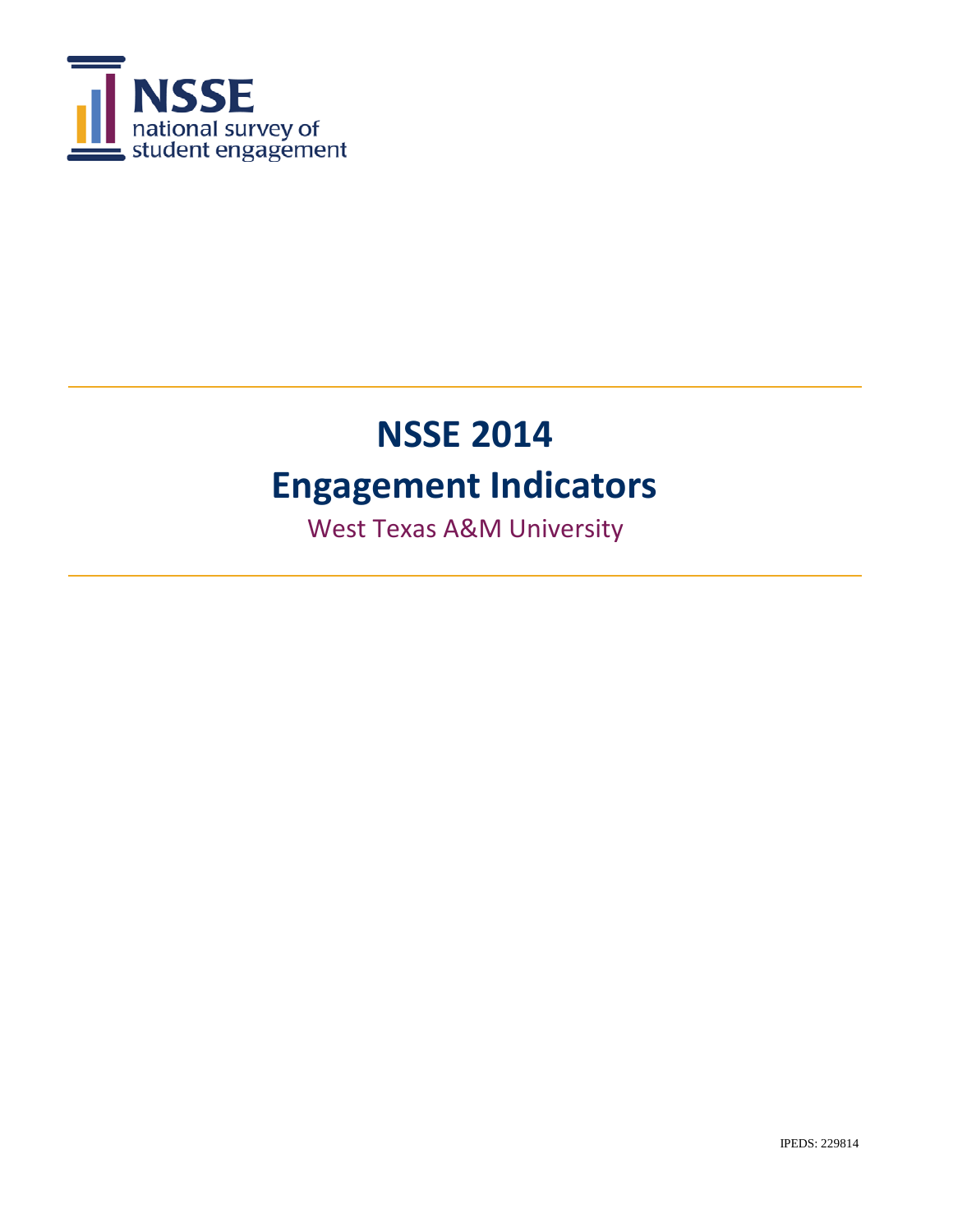

# **About Your** *Engagement Indicators* **Report**

Engagement Indicators (EIs) provide a useful summary of the detailed information contained in your students' NSSE responses. By combining responses to related NSSE questions, each EI offers valuable information about a distinct aspect of student engagement. Ten indicators, based on three to eight survey questions each (a total of 47 survey questions), are organized into four broad themes as shown at right.

| <b>Theme</b>                    | Engagement Indicator                |
|---------------------------------|-------------------------------------|
|                                 | <b>Higher-Order Learning</b>        |
| Academic Challenge              | Reflective & Integrative Learning   |
|                                 | <b>Learning Strategies</b>          |
|                                 | <b>Quantitative Reasoning</b>       |
|                                 | <b>Collaborative Learning</b>       |
| Learning with Peers             | Discussions with Diverse Others     |
|                                 |                                     |
| <b>Experiences with Faculty</b> | <b>Student-Faculty Interaction</b>  |
|                                 | <b>Effective Teaching Practices</b> |
|                                 |                                     |
| <b>Campus Environment</b>       | <b>Quality of Interactions</b>      |
|                                 | <b>Supportive Environment</b>       |

#### **Report sections**

| Overview (p. 3)                                           | Displays how average EI scores for your first-year and senior students compare with those of students at<br>your comparison group institutions.                                                        |
|-----------------------------------------------------------|--------------------------------------------------------------------------------------------------------------------------------------------------------------------------------------------------------|
| Theme Reports (pp. 4-13)                                  | Detailed views of EI scores within the four themes for your students and those at comparison group<br>institutions. Three views offer varied insights into your EI scores:                             |
|                                                           | <b>Mean Comparisons</b><br>Straightforward comparisons of average scores between your students and those at comparison group<br>institutions, with tests of significance and effect sizes (see below). |
|                                                           | <b>Score Distributions</b><br>Box-and-whisker charts show the variation in scores <i>within</i> your institution and comparison groups.                                                                |
|                                                           | Summary of Indicator Items<br>Responses to each item in a given EI are displayed for your institution and comparison groups.                                                                           |
| Comparisons with High-<br>Performing Institutions (p. 15) | Comparisons of your students' average scores on each EI with those of students at institutions whose<br>average scores were in the top 50% and top 10% of 2013 and 2014 participating institutions.    |
| Detailed Statistics (pp. 16-19)                           | Detailed information about EI score means, distributions, and tests of statistical significance.                                                                                                       |

#### **Interpreting comparisons**

Mean comparisons report both statistical significance and effect size. Effect size indicates the practical importance of an observed difference. An effect size of .2 is generally considered small, .5 medium, and .8 large. Comparisons with an effect size of at least .3 in magnitude (before rounding) are highlighted in the Overview (p. 3).

*EIs vary more among students within an institution than between institutions,* like many experiences and outcomes in higher education. As a result, focusing attention on average scores alone amounts to examining the tip of the iceberg. It's equally important to understand how student engagement varies within your institution. Score distributions indicate how EI scores vary among your students and those in your comparison groups. The Report Builder—Institution Version and your *Major Field Report* (both to be released in the fall) offer valuable perspectives on internal variation and help you investigate your students' engagement in depth.

#### **How Engagement Indicators are computed**

Each EI is scored on a 60-point scale. To produce an indicator score, the response set for each item is converted to a 60-point scale (e.g., Never = 0; Sometimes = 20; Often = 40; Very often = 60), and the rescaled items are averaged. Thus a score of zero means a student responded at the bottom of the scale for every item in the EI, while a score of 60 indicates responses at the top of the scale on every item.

For more information on EIs and their psychometric properties, refer to the NSSE Web site: **nsse.iub.edu**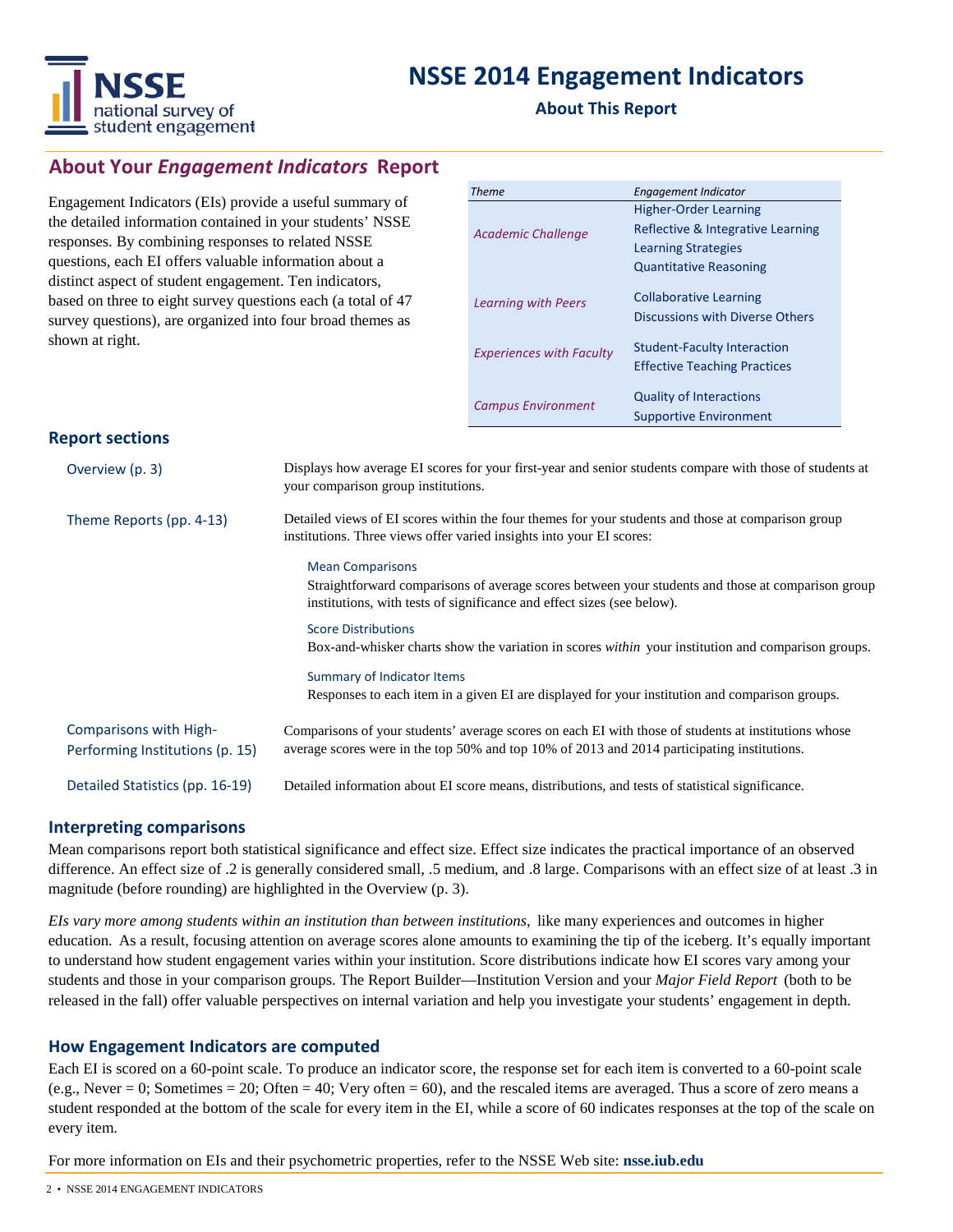

**Overview**

### **West Texas A&M University**

### **Engagement Indicators: Overview**

Engagement Indicators are summary measures based on sets of NSSE questions examining key dimensions of student engagement. The ten indicators are organized within four themes: Academic Challenge, Learning with Peers, Experiences with Faculty, and Campus Environment. The tables below compare average scores for your students with those in your comparison groups.

Use the following key:

- ▲ **Your students' average** was significantly higher (p<.05) with an effect size at least .3 in magnitude.
- △ **Your students' average** was significantly higher (p<.05) with an effect size less than .3 in magnitude.
- -- No significant difference.
- **V** Your students' average was significantly lower ( $p<.05$ ) with an effect size less than .3 in magnitude.
- ▼ **Your students' average** was significantly lower (p<.05) with an effect size at least .3 in magnitude.

| <b>First-Year Students</b> |                                     | Your first-year students<br>compared with | Your first-year students<br>compared with | Your first-year students<br>compared with |
|----------------------------|-------------------------------------|-------------------------------------------|-------------------------------------------|-------------------------------------------|
| <b>Theme</b>               | Engagement Indicator                | Southwest Public                          | <b>Carnegie Class</b>                     | NSSE 2013 & 2014                          |
|                            | <b>Higher-Order Learning</b>        | --                                        | $- -$                                     | $= -$                                     |
| Academic                   | Reflective & Integrative Learning   | --                                        | $\overline{\phantom{a}}$                  | $= -$                                     |
| Challenge                  | Learning Strategies                 | --                                        | $- -$                                     | $- -$                                     |
|                            | <b>Quantitative Reasoning</b>       | --                                        | $- -$                                     | $- -$                                     |
| Learning with              | <b>Collaborative Learning</b>       | --                                        | $- -$                                     | $- -$                                     |
| Peers                      | Discussions with Diverse Others     | --                                        | $- -$                                     | $- -$                                     |
| Experiences                | <b>Student-Faculty Interaction</b>  | --                                        | $- -$                                     | $- -$                                     |
| with Faculty               | <b>Effective Teaching Practices</b> | --                                        | $=$ $-$                                   | $= -$                                     |
| Campus                     | <b>Quality of Interactions</b>      | --                                        | $=$ $-$                                   | $- -$                                     |
| Environment                | <b>Supportive Environment</b>       | --                                        | ∕                                         | $- -$                                     |
|                            |                                     |                                           |                                           |                                           |

|                                     | <b>Your seniors</b><br>compared with | <b>Your seniors</b><br>compared with | Your seniors<br>compared with |
|-------------------------------------|--------------------------------------|--------------------------------------|-------------------------------|
| Engagement Indicator                | Southwest Public                     | Carnegie Class                       | NSSE 2013 & 2014              |
| <b>Higher-Order Learning</b>        | $- -$                                | --                                   | --                            |
| Reflective & Integrative Learning   | $= -$                                | --                                   | --                            |
| Learning Strategies                 | $- -$                                | --                                   | --                            |
| <b>Quantitative Reasoning</b>       | $=$ $-$                              | --                                   | --                            |
| <b>Collaborative Learning</b>       | V                                    | --                                   | $\bm{\nabla}$                 |
| Discussions with Diverse Others     | $\bm{\nabla}$                        | --                                   | --                            |
| <b>Student-Faculty Interaction</b>  | $- -$                                | --                                   | --                            |
| <b>Effective Teaching Practices</b> | $- -$                                | --                                   | --                            |
| <b>Quality of Interactions</b>      |                                      |                                      |                               |
| <b>Supportive Environment</b>       | $- -$                                |                                      | --                            |
|                                     |                                      |                                      |                               |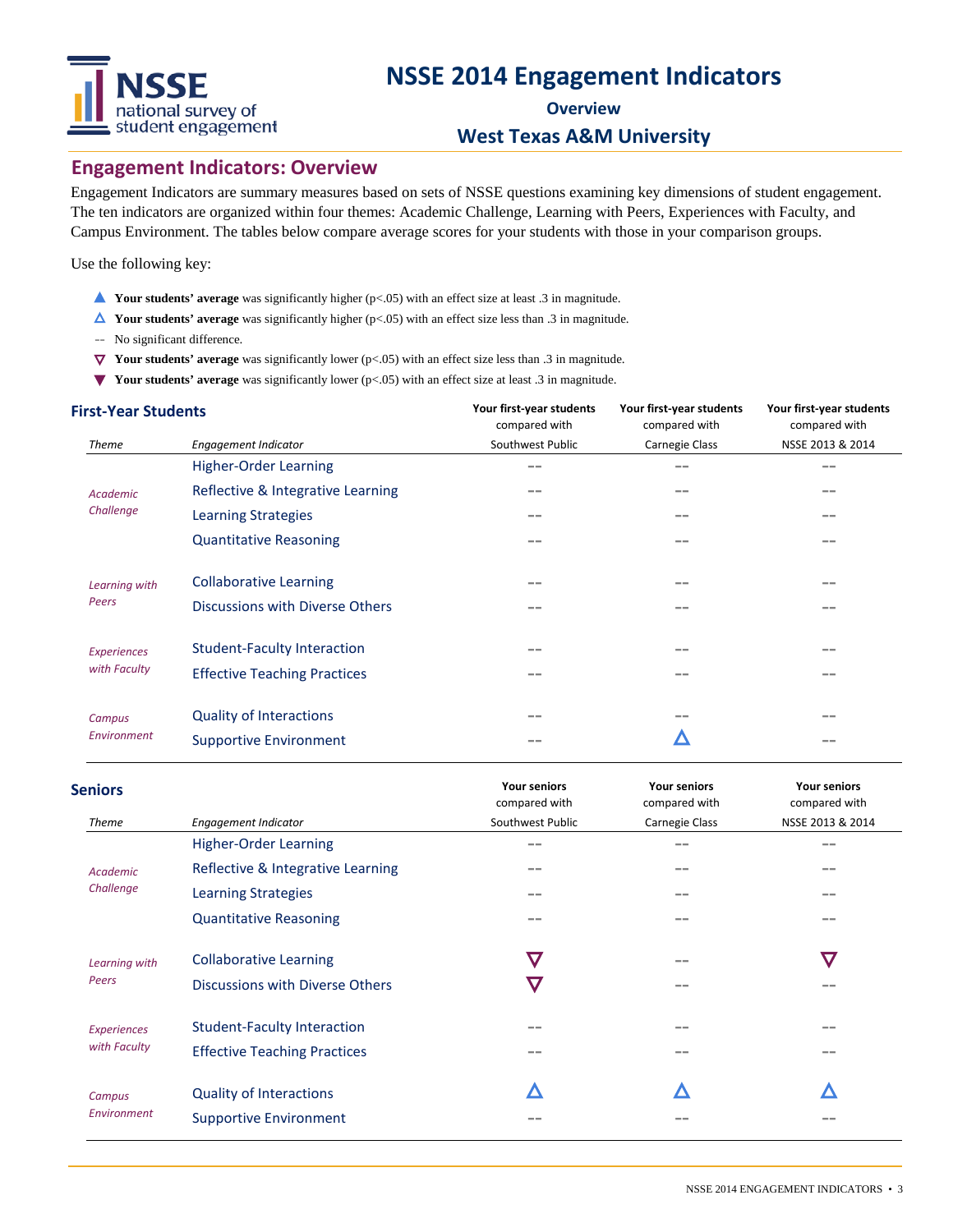

**Academic Challenge**

### **West Texas A&M University**

# **Academic Challenge: First-year students**

Challenging intellectual and creative work is central to student learning and collegiate quality. Colleges and universities promote student learning by challenging and supporting them to engage in various forms of deep learning. Four Engagement Indicators are part of this theme: *Higher-Order Learning, Reflective & Integrative Learning, Learning Strategies,* and *Quantitative Reasoning.*  Below and on the next page are three views of your results alongside those of your comparison groups.

| <b>Mean Comparisons</b>           |              | Your first-year students compared with |                         |      |                       |      |                  |  |
|-----------------------------------|--------------|----------------------------------------|-------------------------|------|-----------------------|------|------------------|--|
|                                   | <b>WTAMU</b> |                                        | <b>Southwest Public</b> |      | <b>Carnegie Class</b> |      | NSSE 2013 & 2014 |  |
| Engagement Indicator              | Mean         | Mean                                   | Effect<br>size          | Mean | Effect<br>size        | Mean | Effect<br>size   |  |
| <b>Higher-Order Learning</b>      | 36.8         | 38.4                                   | $-.11$                  | 39.1 | $-.16$                | 39.0 | $-.16$           |  |
| Reflective & Integrative Learning | 34.5         | 34.8                                   | $-.02$                  | 35.6 | $-.09$                | 35.6 | $-.09$           |  |
| Learning Strategies               | 38.6         | 38.8                                   | $-.01$                  | 39.7 | $-.08$                | 39.5 | $-0.06$          |  |
| <b>Quantitative Reasoning</b>     | 28.3         | 27.1                                   | .07                     | 27.0 | .08                   | 27.4 | .06              |  |

Notes: Results weighted by institution-reported sex and enrollment status (and institution size for comparison groups); \*p<.05, \*\*p<.01, \*\*\*p<.001 (2-tailed); Effect size: Mean difference divided by pooled standard deviation; Symbols on the Overview page are based on effect size and p before rounding.

#### **Score Distributions**



Notes: Each box-and-whiskers chart plots the 5th (bottom of lower bar), 25th (bottom of box), 50th (middle line), 75th (top of box), and 95th (top of upper bar) percentile scores. The dot represents the mean score. Refer to Detailed Statistics for your institution's sample sizes.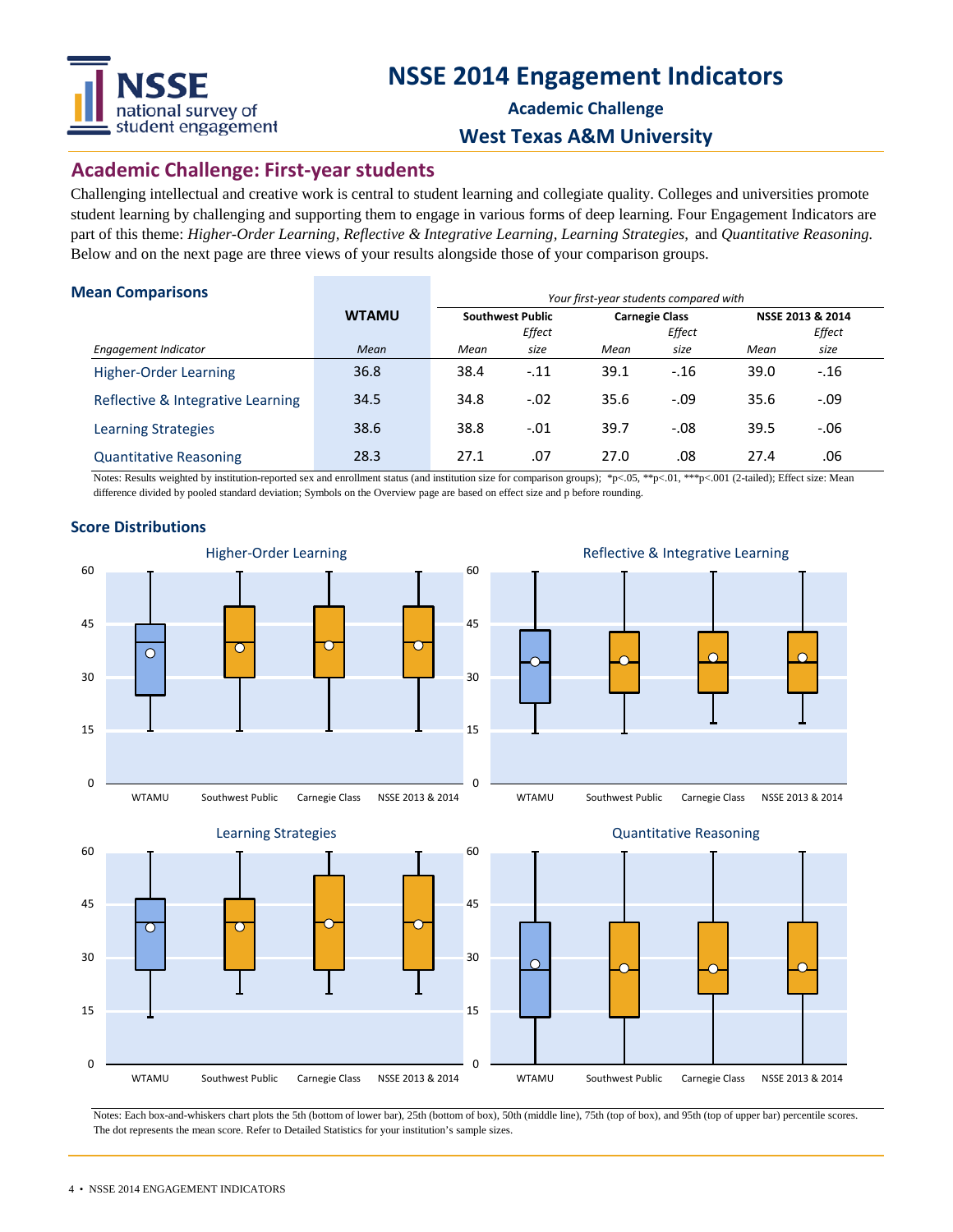

**Academic Challenge West Texas A&M University**

# **Academic Challenge: First-year students (continued)**

#### **Summary of Indicator Items**

| <b>Higher-Order Learning</b>                                                                                                   | <b>WTAMU</b> | Southwest<br><b>Public</b> | Carnegie<br>Class | <b>NSSE 2013 &amp;</b><br>2014 |
|--------------------------------------------------------------------------------------------------------------------------------|--------------|----------------------------|-------------------|--------------------------------|
|                                                                                                                                |              |                            |                   |                                |
| Percentage responding "Very much" or "Ouite a bit" about how much coursework emphasized                                        | %            | %                          | %                 | %                              |
| 4b. Applying facts, theories, or methods to practical problems or new situations                                               | 68           | 71                         | 72                | 73                             |
| 4c. Analyzing an idea, experience, or line of reasoning in depth by examining its parts                                        | 69           |                            | 72                | 72                             |
| 4d. Evaluating a point of view, decision, or information source                                                                | 63           |                            | 71                | 70                             |
| 4e. Forming a new idea or understanding from various pieces of information                                                     | 67           |                            | 69                | 69                             |
| Reflective & Integrative Learning                                                                                              |              |                            |                   |                                |
| Percentage of students who responded that they "Very often" or "Often"                                                         |              |                            |                   |                                |
| 2a. Combined ideas from different courses when completing assignments                                                          | 48           | 53                         | 55                | 56                             |
| 2b. Connected your learning to societal problems or issues                                                                     | 46           |                            | 53                | 53                             |
| 2c. Included diverse perspectives (political, religious, racial/ethnic, gender, etc.) in course<br>discussions or assignments  | 44           |                            | 51                | 50                             |
| 2d. Examined the strengths and weaknesses of your own views on a topic or issue                                                | 61           | 61                         | 63                | 63                             |
| 2e. Tried to better understand someone else's views by imagining how an issue looks from<br>his or her perspective             | 62           | 66                         | 67                | 66                             |
| 2f. Learned something that changed the way you understand an issue or concept                                                  | 59           |                            | 65                | 65                             |
| 2g. Connected ideas from your courses to your prior experiences and knowledge                                                  | 76           |                            | 77                | 77                             |
| <b>Learning Strategies</b>                                                                                                     |              |                            |                   |                                |
| Percentage of students who responded that they "Very often" or "Often"                                                         |              |                            |                   |                                |
| 9a. Identified key information from reading assignments                                                                        | 74           | 78                         | 81                | 80                             |
| 9b. Reviewed your notes after class                                                                                            | 67           |                            | 66                | 65                             |
| 9c. Summarized what you learned in class or from course materials                                                              | 64           |                            |                   | 63                             |
| <b>Quantitative Reasoning</b>                                                                                                  |              |                            |                   |                                |
| Percentage of students who responded that they "Very often" or "Often"                                                         |              |                            |                   |                                |
| 6a. Reached conclusions based on your own analysis of numerical information (numbers,<br>graphs, statistics, etc.)             | 52           | 52                         | 50                | 52                             |
| 6b. Used numerical information to examine a real-world problem or issue (unemployment,<br>climate change, public health, etc.) | 41           |                            | 38                | 38                             |
| 6c. Evaluated what others have concluded from numerical information                                                            | 40           | 36                         | 36                | 37                             |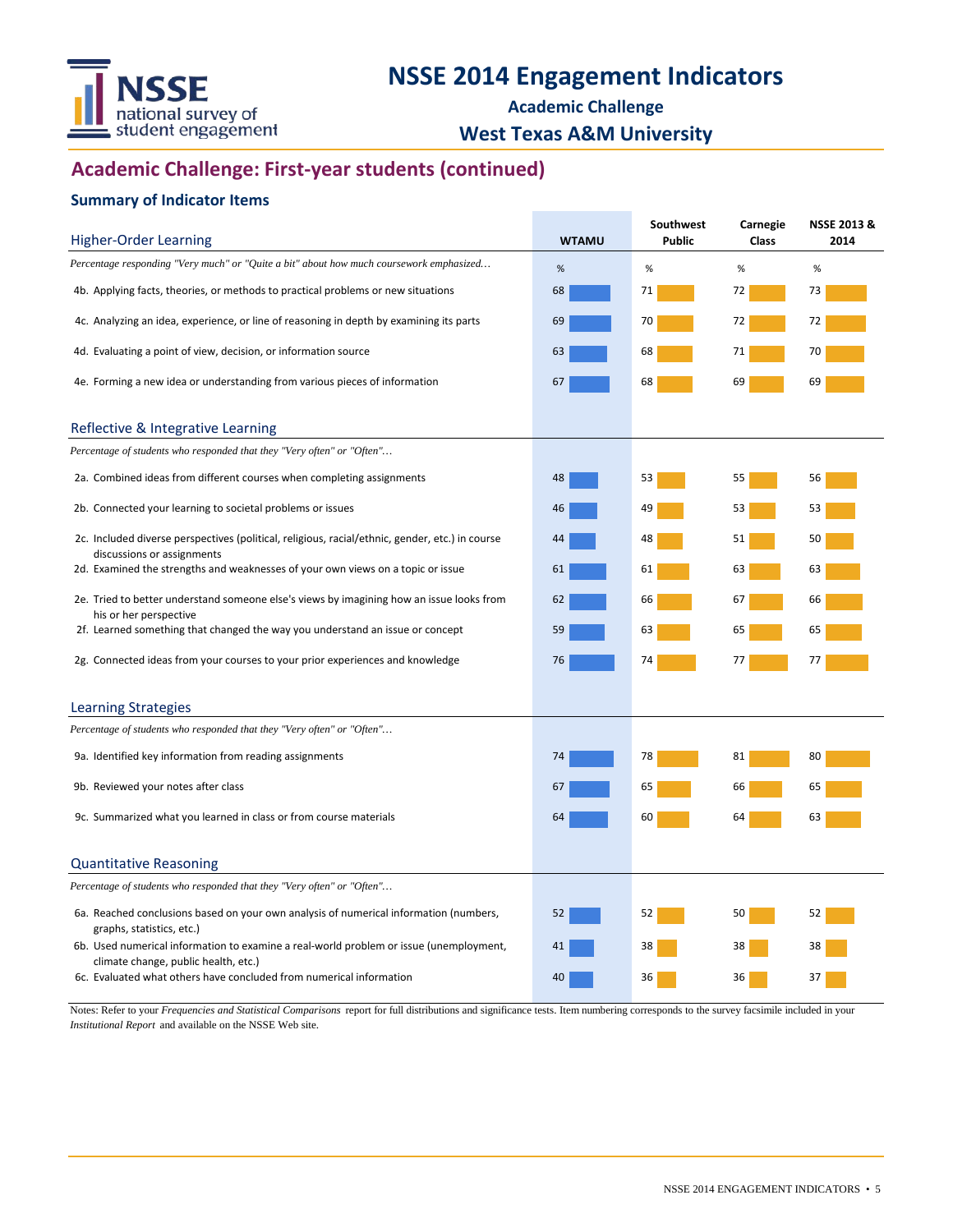

**Academic Challenge**

### **West Texas A&M University**

### **Academic Challenge: Seniors**

Challenging intellectual and creative work is central to student learning and collegiate quality. Colleges and universities promote student learning by challenging and supporting them to engage in various forms of deep learning. Four Engagement Indicators are part of this theme: *Higher-Order Learning, Reflective & Integrative Learning, Learning Strategies,* and *Quantitative Reasoning.*  Below and on the next page are three views of your results alongside those of your comparison groups.

| <b>Mean Comparisons</b>           |              | Your seniors compared with |                         |      |                       |      |                  |  |
|-----------------------------------|--------------|----------------------------|-------------------------|------|-----------------------|------|------------------|--|
|                                   | <b>WTAMU</b> |                            | <b>Southwest Public</b> |      | <b>Carnegie Class</b> |      | NSSE 2013 & 2014 |  |
| Engagement Indicator              | Mean         | Mean                       | Effect<br>size          | Mean | Effect<br>size        | Mean | Effect<br>size   |  |
| Higher-Order Learning             | 41.7         | 41.1                       | .04                     | 41.6 | .00                   | 41.2 | .03              |  |
| Reflective & Integrative Learning | 38.1         | 38.2                       | .00                     | 39.1 | $-.08$                | 38.9 | $-.06$           |  |
| Learning Strategies               | 41.6         | 41.1                       | .04                     | 40.9 | .05                   | 40.3 | .09              |  |
| <b>Quantitative Reasoning</b>     | 29.9         | 29.6                       | .02                     | 29.3 | .03                   | 29.9 | .00              |  |

Notes: Results weighted by institution-reported sex and enrollment status (and institution size for comparison groups); \*p<.05, \*\*p<.01, \*\*\*p<.001 (2-tailed); Effect size: Mean difference divided by pooled standard deviation; Symbols on the Overview page are based on effect size and p before rounding.

#### **Score Distributions**



Notes: Each box-and-whiskers chart plots the 5th (bottom of lower bar), 25th (bottom of box), 50th (middle line), 75th (top of box), and 95th (top of upper bar) percentile scores. The dot represents the mean score. Refer to Detailed Statistics for your institution's sample sizes.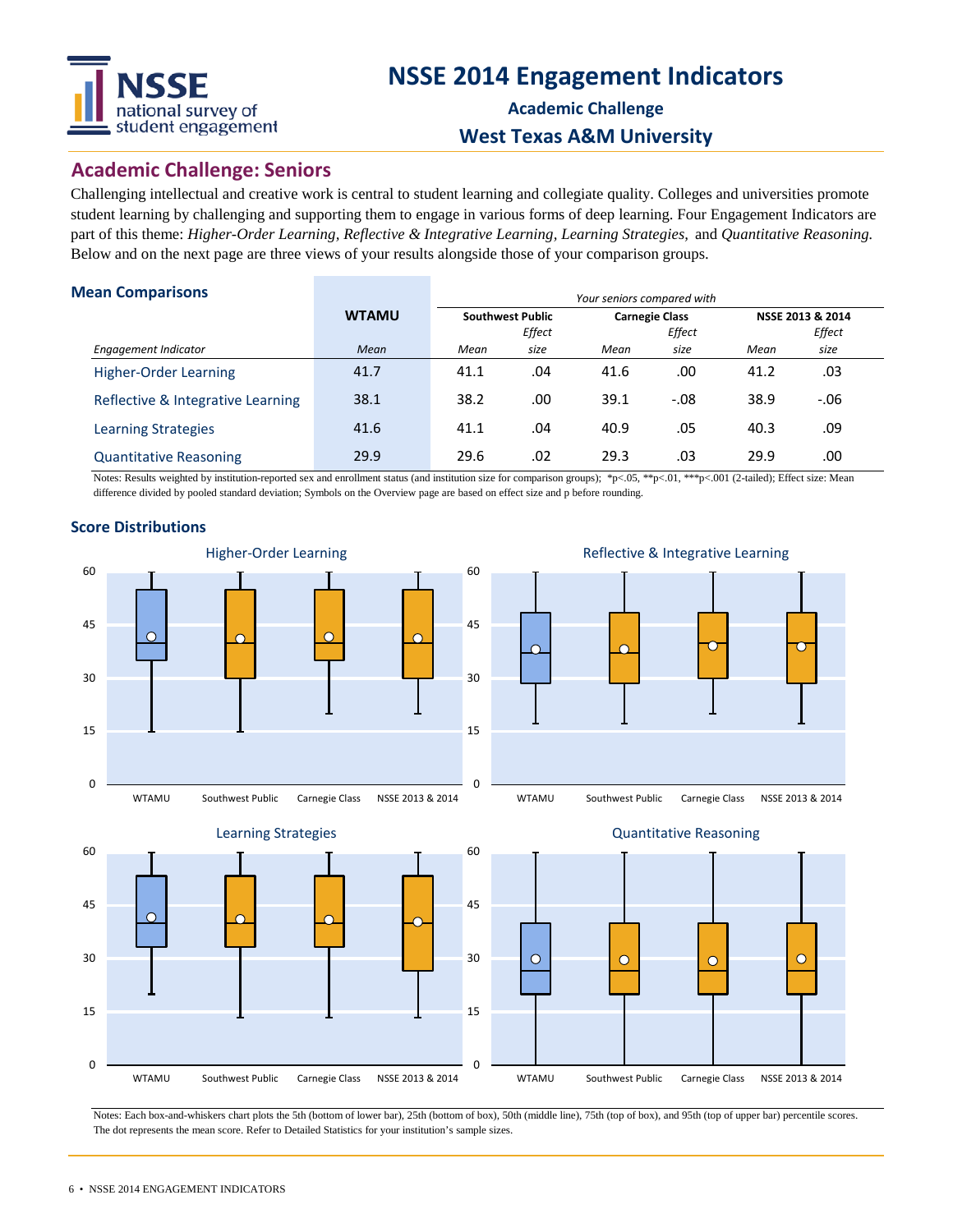

**West Texas A&M University Academic Challenge**

# **Academic Challenge: Seniors (continued)**

#### **Summary of Indicator Items**

|                                                                                                                                |              | Southwest     | Carnegie     | <b>NSSE 2013 &amp;</b> |
|--------------------------------------------------------------------------------------------------------------------------------|--------------|---------------|--------------|------------------------|
| <b>Higher-Order Learning</b>                                                                                                   | <b>WTAMU</b> | <b>Public</b> | <b>Class</b> | 2014                   |
| Percentage responding "Very much" or "Quite a bit" about how much coursework emphasized                                        | %            | %             | %            | %                      |
| 4b. Applying facts, theories, or methods to practical problems or new situations                                               | 83           | 79            | 80           | 80                     |
| 4c. Analyzing an idea, experience, or line of reasoning in depth by examining its parts                                        | 78           | 77            | 78           | 78                     |
| 4d. Evaluating a point of view, decision, or information source                                                                | 74           | 71            | 74           | 72                     |
| 4e. Forming a new idea or understanding from various pieces of information                                                     | 75           |               |              | 72                     |
| Reflective & Integrative Learning                                                                                              |              |               |              |                        |
| Percentage of students who responded that they "Very often" or "Often"                                                         |              |               |              |                        |
| 2a. Combined ideas from different courses when completing assignments                                                          | 72           | 71            | 71           | 72                     |
| 2b. Connected your learning to societal problems or issues                                                                     | 62           | 62            | 65           | 64                     |
| 2c. Included diverse perspectives (political, religious, racial/ethnic, gender, etc.) in course<br>discussions or assignments  | 52           | 52            | 57           | 55                     |
| 2d. Examined the strengths and weaknesses of your own views on a topic or issue                                                | 66           | 65            | 67           | 66                     |
| 2e. Tried to better understand someone else's views by imagining how an issue looks from<br>his or her perspective             | 64           |               | 71           | 70                     |
| 2f. Learned something that changed the way you understand an issue or concept                                                  | 69           |               |              | 70                     |
| 2g. Connected ideas from your courses to your prior experiences and knowledge                                                  | 85           |               | 84           | 84                     |
| <b>Learning Strategies</b>                                                                                                     |              |               |              |                        |
| Percentage of students who responded that they "Very often" or "Often"                                                         |              |               |              |                        |
| 9a. Identified key information from reading assignments                                                                        | 81           | 83            | 84           | 83                     |
| 9b. Reviewed your notes after class                                                                                            | 71           |               | 66           | 63                     |
| 9c. Summarized what you learned in class or from course materials                                                              | 71           |               | 67           | 66                     |
| <b>Quantitative Reasoning</b>                                                                                                  |              |               |              |                        |
| Percentage of students who responded that they "Very often" or "Often"                                                         |              |               |              |                        |
| 6a. Reached conclusions based on your own analysis of numerical information (numbers,<br>graphs, statistics, etc.)             | 54           | 55            | 53           | 55                     |
| 6b. Used numerical information to examine a real-world problem or issue (unemployment,<br>climate change, public health, etc.) | 45           |               |              |                        |
| 6c. Evaluated what others have concluded from numerical information                                                            | 43           |               | 43           |                        |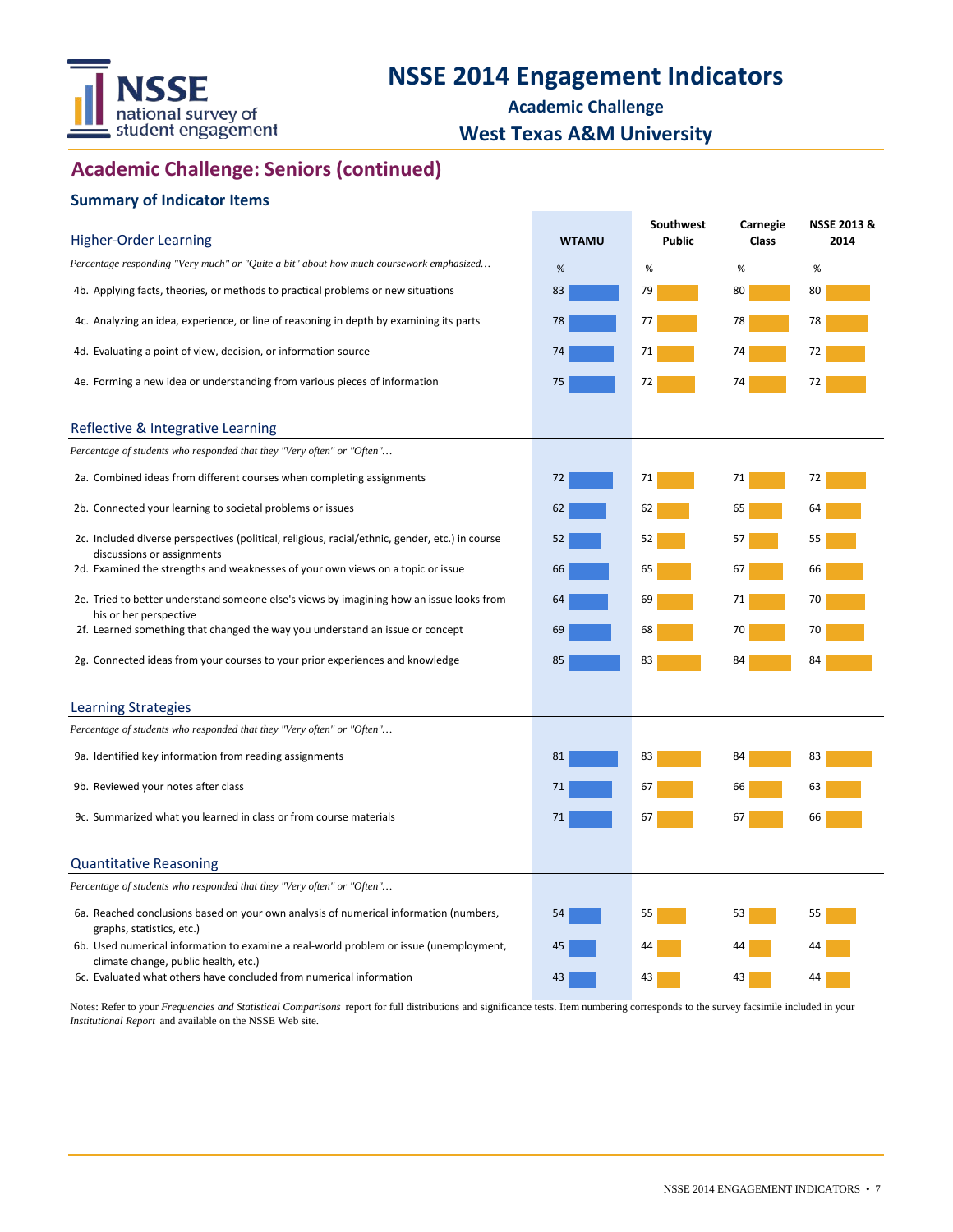

**Learning with Peers**

### **West Texas A&M University**

### **Learning with Peers: First-year students**

Collaborating with others in mastering difficult material and developing interpersonal and social competence prepare students to deal with complex, unscripted problems they will encounter during and after college. Two Engagement Indicators make up this theme: *Collaborative Learning* and *Discussions with Diverse Others.* Below are three views of your results alongside those of your comparison groups.

#### **Mean Comparisons**

| ICAII CUIIIµAI ISUIIS           |              | Your first-year students compared with |               |                       |        |      |        |  |                  |  |  |
|---------------------------------|--------------|----------------------------------------|---------------|-----------------------|--------|------|--------|--|------------------|--|--|
|                                 | <b>WTAMU</b> | <b>Southwest Public</b>                |               | <b>Carnegie Class</b> |        |      |        |  | NSSE 2013 & 2014 |  |  |
|                                 |              |                                        | <b>Effect</b> |                       | Effect |      | Effect |  |                  |  |  |
| Engagement Indicator            | Mean         | Mean                                   | size          | Mean                  | size   | Mean | size   |  |                  |  |  |
| <b>Collaborative Learning</b>   | 33.1         | 31.8                                   | .09           | 31.1                  | .14    | 32.1 | .08    |  |                  |  |  |
| Discussions with Diverse Others | 40.7         | 40.3                                   | .02           | 40.3                  | .02    | 40.9 | $-.01$ |  |                  |  |  |

Notes: Results weighted by institution-reported sex and enrollment status (and institution size for comparison groups); \*p<.05, \*\*p<.01, \*\*\*p<.001 (2-tailed); Effect size: Mean difference divided by pooled standard deviation; Symbols on the Overview page are based on effect size and p before rounding.

#### **Score Distributions**



Notes: Each box-and-whiskers chart plots the 5th (bottom of lower bar), 25th (bottom of box), 50th (middle line), 75th (top of box), and 95th (top of upper bar) percentile scores. The dot represents the mean score. Refer to Detailed Statistics for your institution's sample sizes.

#### **Summary of Indicator Items**

| <b>Collaborative Learning</b>                                                               | <b>WTAMU</b> | Southwest<br><b>Public</b> | Carnegie<br><b>Class</b> | <b>NSSE 2013 &amp;</b><br>2014 |
|---------------------------------------------------------------------------------------------|--------------|----------------------------|--------------------------|--------------------------------|
| Percentage of students who responded that they "Very often" or "Often"                      | %            | %                          | %                        | %                              |
| 1e. Asked another student to help you understand course material                            | 54           | 49                         | 47                       | 49                             |
| 1f. Explained course material to one or more students                                       | 58           | 57                         | 55                       | 57                             |
| 1g. Prepared for exams by discussing or working through course material with other students | 52           | 48                         | 46                       | 49                             |
| 1h. Worked with other students on course projects or assignments                            | 47           | 50                         | 51                       | 52                             |
| Discussions with Diverse Others                                                             |              |                            |                          |                                |
| Percentage of students who responded that they "Very often" or "Often" had discussions with |              |                            |                          |                                |
| 8a. People from a race or ethnicity other than your own                                     | 74           | 72                         | 71                       | 72                             |
| 8b. People from an economic background other than your own                                  | 74           | 71                         | 72                       | 73                             |
| 8c. People with religious beliefs other than your own                                       | 64           | 67                         | 67                       | 69                             |
| 8d. People with political views other than your own                                         | 68           | 68                         | 67                       | 69                             |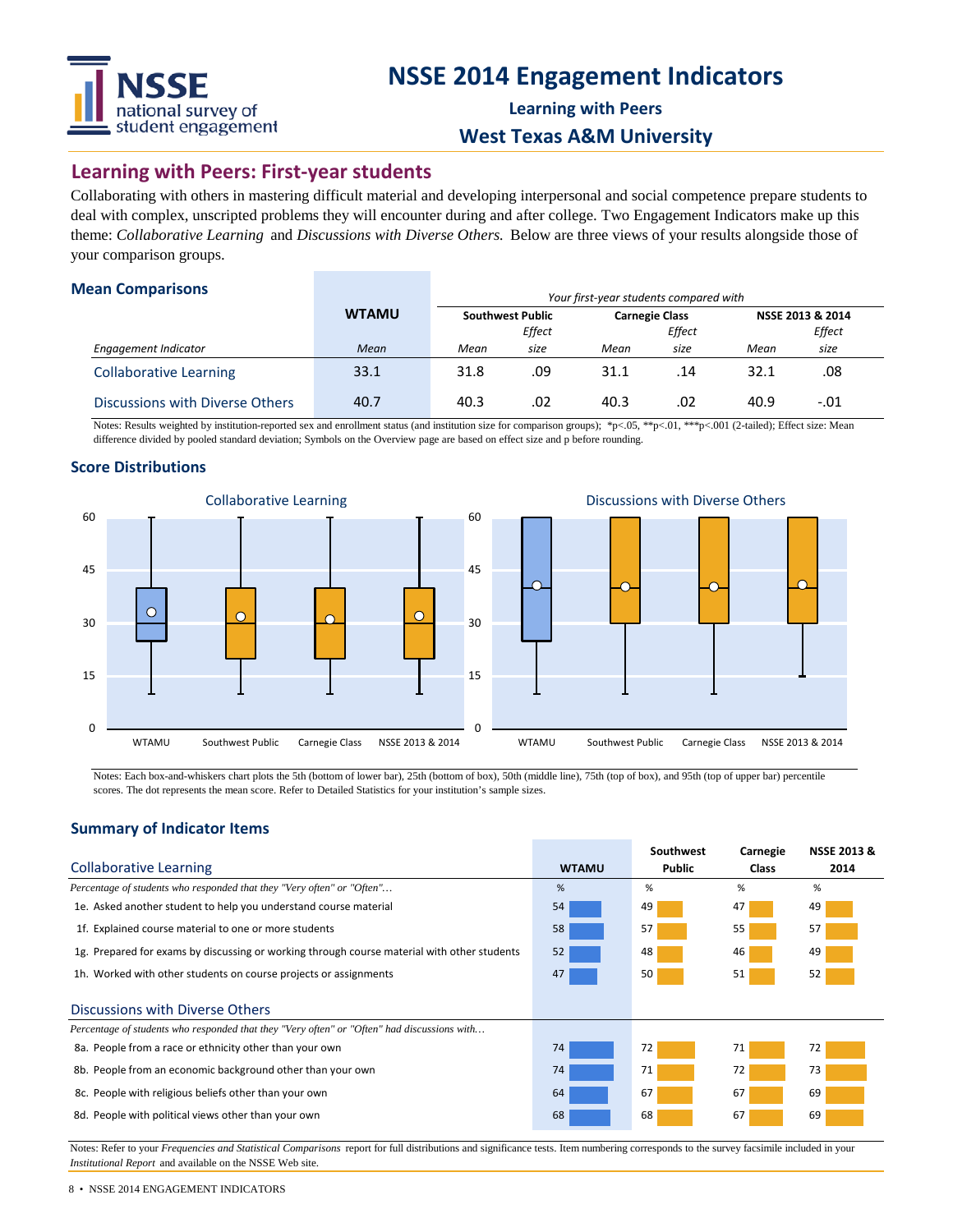

**Learning with Peers**

#### **West Texas A&M University**

### **Learning with Peers: Seniors**

Collaborating with others in mastering difficult material and developing interpersonal and social competence prepare students to deal with complex, unscripted problems they will encounter during and after college. Two Engagement Indicators make up this theme: *Collaborative Learning* and *Discussions with Diverse Others.* Below are three views of your results alongside those of your comparison groups.

#### **Mean Comparisons**

| ICAII CUIIIµAI ISUIIS           |              | Your seniors compared with |        |                       |        |           |                  |  |  |
|---------------------------------|--------------|----------------------------|--------|-----------------------|--------|-----------|------------------|--|--|
|                                 | <b>WTAMU</b> | <b>Southwest Public</b>    |        | <b>Carnegie Class</b> |        |           | NSSE 2013 & 2014 |  |  |
|                                 |              |                            | Effect |                       | Effect |           | Effect           |  |  |
| Engagement Indicator            | Mean         | Mean                       | size   | Mean                  | size   | Mean      | size             |  |  |
| <b>Collaborative Learning</b>   | 30.5         | $32.1*$                    | $-.11$ | 31.4                  | $-.06$ | $32.4$ ** | $-.13$           |  |  |
| Discussions with Diverse Others | 40.3         | $42.5$ **                  | $-.13$ | 41.5                  | $-.07$ | 41.8      | $-.10$           |  |  |

Notes: Results weighted by institution-reported sex and enrollment status (and institution size for comparison groups); \*p<.05, \*\*p<.01, \*\*\*p<.001 (2-tailed); Effect size: Mean difference divided by pooled standard deviation; Symbols on the Overview page are based on effect size and p before rounding.

#### **Score Distributions**



Notes: Each box-and-whiskers chart plots the 5th (bottom of lower bar), 25th (bottom of box), 50th (middle line), 75th (top of box), and 95th (top of upper bar) percentile scores. The dot represents the mean score. Refer to Detailed Statistics for your institution's sample sizes.

#### **Summary of Indicator Items**

|                                                                                             |              | Southwest     | Carnegie     | <b>NSSE 2013 &amp;</b> |
|---------------------------------------------------------------------------------------------|--------------|---------------|--------------|------------------------|
| <b>Collaborative Learning</b>                                                               | <b>WTAMU</b> | <b>Public</b> | <b>Class</b> | 2014                   |
| Percentage of students who responded that they "Very often" or "Often"                      | %            | %             | %            | %                      |
| 1e. Asked another student to help you understand course material                            | 37           | 40            | 38           | 40                     |
| 1f. Explained course material to one or more students                                       | 56           | 58            | 56           | 58                     |
| 1g. Prepared for exams by discussing or working through course material with other students | 40           | 46            | 44           | 46                     |
| 1h. Worked with other students on course projects or assignments                            | 60           | 62            | 62           | 64                     |
| Discussions with Diverse Others                                                             |              |               |              |                        |
| Percentage of students who responded that they "Very often" or "Often" had discussions with |              |               |              |                        |
| 8a. People from a race or ethnicity other than your own                                     | 72           | 76            | 73           | 73                     |
| 8b. People from an economic background other than your own                                  | 75           | 76            | 74           | 75                     |
| 8c. People with religious beliefs other than your own                                       | 68           | 71            | 69           | 70                     |
| 8d. People with political views other than your own                                         | 70           | 72            | 70           | 71                     |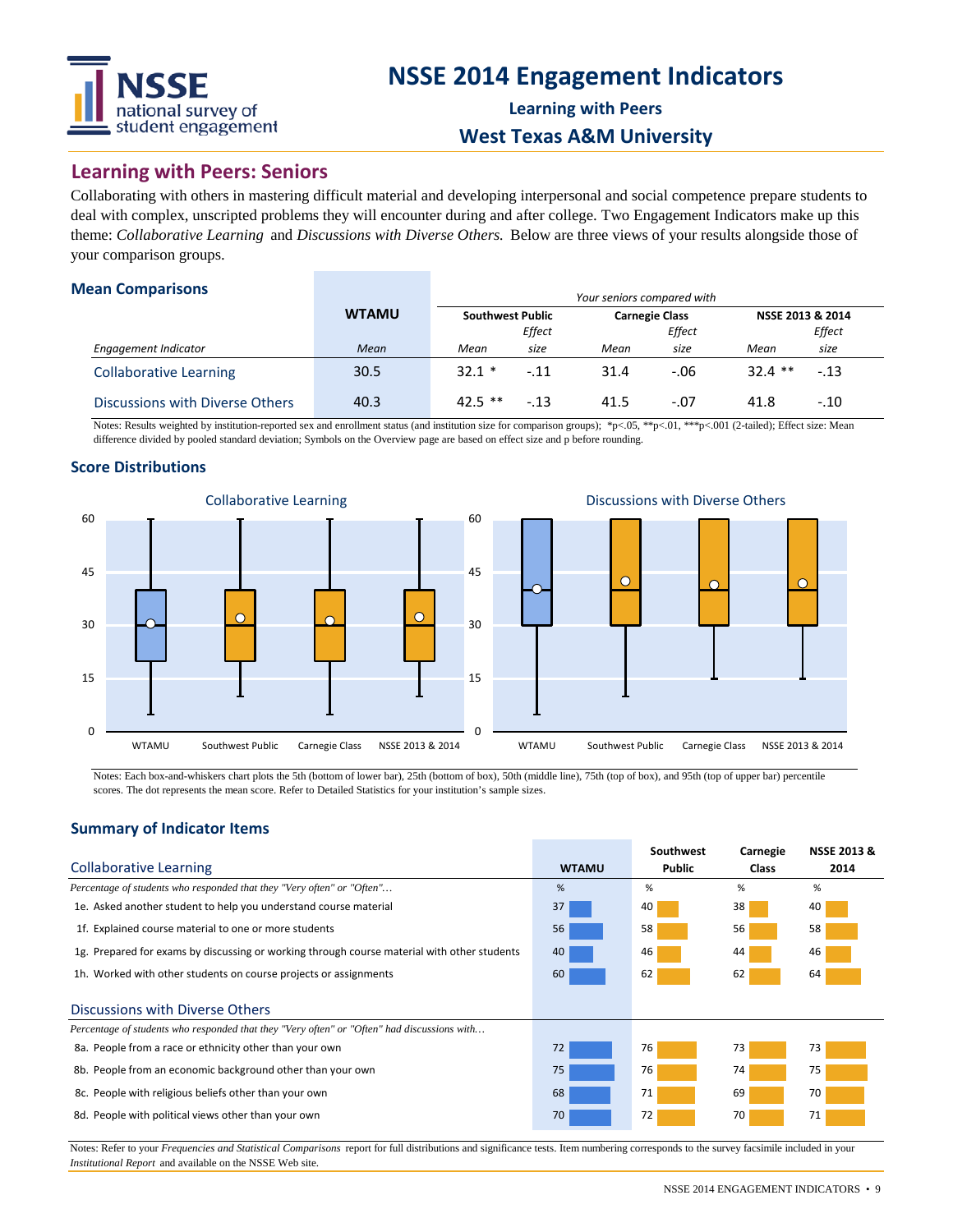

**Experiences with Faculty**

**West Texas A&M University**

# **Experiences with Faculty: First-year students**

Students learn firsthand how experts think about and solve problems by interacting with faculty members inside and outside of instructional settings. As a result, faculty become role models, mentors, and guides for lifelong learning. In addition, effective teaching requires that faculty deliver course material and provide feedback in student-centered ways. Two Engagement Indicators investigate this theme: *Student-Faculty Interaction* and *Effective Teaching Practices.* Below are three views of your results alongside those of your comparison groups.

#### **Mean Comparisons**

| ניוטנו ושעוווטט ווכטו               |              | Your first-year students compared with |        |      |                       |      |                  |  |  |  |
|-------------------------------------|--------------|----------------------------------------|--------|------|-----------------------|------|------------------|--|--|--|
|                                     | <b>WTAMU</b> | <b>Southwest Public</b>                |        |      | <b>Carnegie Class</b> |      | NSSE 2013 & 2014 |  |  |  |
|                                     |              |                                        | Effect |      | Effect                |      | Effect           |  |  |  |
| Engagement Indicator                | Mean         | Mean                                   | size   | Mean | size                  | Mean | size             |  |  |  |
| <b>Student-Faculty Interaction</b>  | 22.2         | 20.0                                   | .15    | 20.0 | .15                   | 20.3 | .13              |  |  |  |
| <b>Effective Teaching Practices</b> | 41.5         | 39.6                                   | .13    | 40.6 | .06                   | 40.2 | .10              |  |  |  |

Notes: Results weighted by institution-reported sex and enrollment status (and institution size for comparison groups); \*p<.05, \*\*p<.01, \*\*\*p<.01 (2-tailed); Effect size: Mean difference divided by pooled standard deviation; Symbols on the Overview page are based on effect size and p before rounding.

#### **Score Distributions**



Notes: Each box-and-whiskers chart plots the 5th (bottom of lower bar), 25th (bottom of box), 50th (middle line), 75th (top of box), and 95th (top of upper bar) percentile scores. The dot represents the mean score. Refer to Detailed Statistics for your institution's sample sizes.

#### **Summary of Indicator Items**

|                                                                                             |              | Southwest     | Carnegie     | <b>NSSE 2013 &amp;</b> |
|---------------------------------------------------------------------------------------------|--------------|---------------|--------------|------------------------|
| <b>Student-Faculty Interaction</b>                                                          | <b>WTAMU</b> | <b>Public</b> | <b>Class</b> | 2014                   |
| Percentage of students who responded that they "Very often" or "Often"                      | %            | %             | %            | %                      |
| 3a. Talked about career plans with a faculty member                                         | 39           | 33            | 32           | 32                     |
| 3b. Worked w/faculty on activities other than coursework (committees, student groups, etc.) | 21           | 20            | 18           | 19                     |
| 3c. Discussed course topics, ideas, or concepts with a faculty member outside of class      | 31           | 25            | 25           | 25                     |
| 3d. Discussed your academic performance with a faculty member                               | 38           | 28            | 29           | 29                     |
| <b>Effective Teaching Practices</b>                                                         |              |               |              |                        |
| Percentage responding "Very much" or "Quite a bit" about how much instructors have          |              |               |              |                        |
| 5a. Clearly explained course goals and requirements                                         | 82           | 80            | 81           | 81                     |
| 5b. Taught course sessions in an organized way                                              | 83           | 78            | 79           | 79                     |
| 5c. Used examples or illustrations to explain difficult points                              | 78           | 75            | 77           | 77                     |
| 5d. Provided feedback on a draft or work in progress                                        | 80           | 62            | 67           | 65                     |
| 5e. Provided prompt and detailed feedback on tests or completed assignments                 | 58           | 59            | 64           | 63                     |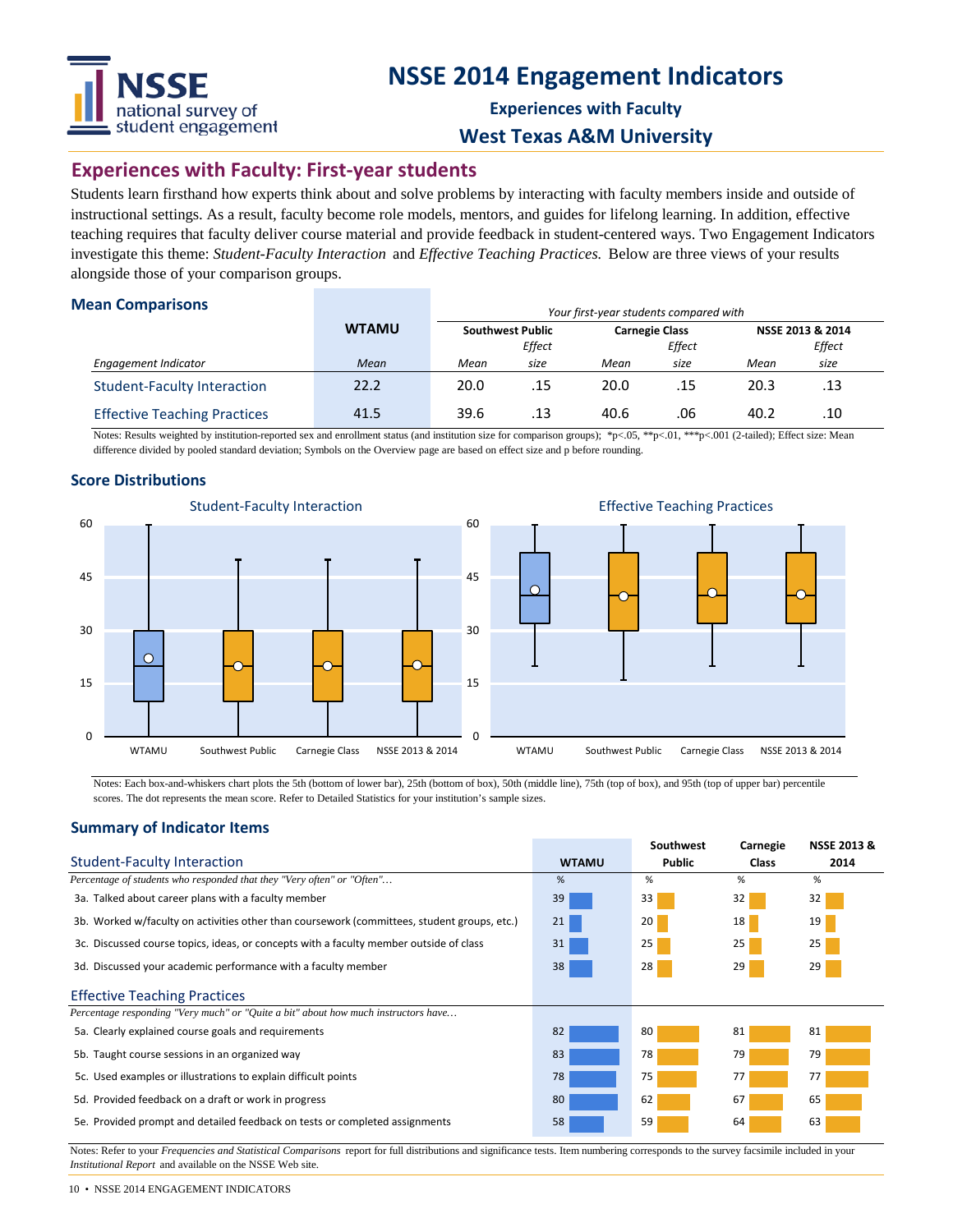

**Experiences with Faculty**

### **West Texas A&M University**

# **Experiences with Faculty: Seniors**

Students learn firsthand how experts think about and solve problems by interacting with faculty members inside and outside of instructional settings. As a result, faculty become role models, mentors, and guides for lifelong learning. In addition, effective teaching requires that faculty deliver course material and provide feedback in student-centered ways. Two Engagement Indicators investigate this theme: *Student-Faculty Interaction* and *Effective Teaching Practices.* Below are three views of your results alongside those of your comparison groups.

#### **Mean Comparisons**

| .ca compansons                      |              | Your seniors compared with |        |      |                       |      |                  |  |  |  |
|-------------------------------------|--------------|----------------------------|--------|------|-----------------------|------|------------------|--|--|--|
|                                     | <b>WTAMU</b> | <b>Southwest Public</b>    |        |      | <b>Carnegie Class</b> |      | NSSE 2013 & 2014 |  |  |  |
|                                     |              |                            | Effect |      | Effect                |      | Effect           |  |  |  |
| Engagement Indicator                | Mean         | Mean                       | size   | Mean | size                  | Mean | size             |  |  |  |
| <b>Student-Faculty Interaction</b>  | 23.9         | 22.5                       | .09    | 23.2 | .04                   | 23.7 | .01              |  |  |  |
| <b>Effective Teaching Practices</b> | 41.6         | 40.6                       | .07    | 41.5 | .01                   | 40.9 | .05              |  |  |  |

Notes: Results weighted by institution-reported sex and enrollment status (and institution size for comparison groups); \*p<.05, \*\*p<.01, \*\*\*p<.001 (2-tailed); Effect size: Mean difference divided by pooled standard deviation; Symbols on the Overview page are based on effect size and p before rounding.

#### **Score Distributions**



Notes: Each box-and-whiskers chart plots the 5th (bottom of lower bar), 25th (bottom of box), 50th (middle line), 75th (top of box), and 95th (top of upper bar) percentile scores. The dot represents the mean score. Refer to Detailed Statistics for your institution's sample sizes.

#### **Summary of Indicator Items**

|                                                                                             |              | Southwest     | Carnegie     | <b>NSSE 2013 &amp;</b> |
|---------------------------------------------------------------------------------------------|--------------|---------------|--------------|------------------------|
| <b>Student-Faculty Interaction</b>                                                          | <b>WTAMU</b> | <b>Public</b> | <b>Class</b> | 2014                   |
| Percentage of students who responded that they "Very often" or "Often"                      | %            | %             | %            | %                      |
| 3a. Talked about career plans with a faculty member                                         | 44           | 39            | 41           | 42                     |
| 3b. Worked w/faculty on activities other than coursework (committees, student groups, etc.) | 25           | 25            | 25           | 26                     |
| 3c. Discussed course topics, ideas, or concepts with a faculty member outside of class      | 33           | 31            | 32           | 33                     |
| 3d. Discussed your academic performance with a faculty member                               | 34           | 32            | 33           | 33                     |
| <b>Effective Teaching Practices</b>                                                         |              |               |              |                        |
| Percentage responding "Very much" or "Quite a bit" about how much instructors have          |              |               |              |                        |
| 5a. Clearly explained course goals and requirements                                         | 86           | 81            | 83           | 83                     |
| 5b. Taught course sessions in an organized way                                              | 83           | 79            | 81           | 81                     |
| 5c. Used examples or illustrations to explain difficult points                              | 80           | 78            | 79           | 79                     |
| 5d. Provided feedback on a draft or work in progress                                        | 64           | 61            | 64           | 62                     |
| 5e. Provided prompt and detailed feedback on tests or completed assignments                 | 67           | 65            | 69           | 67                     |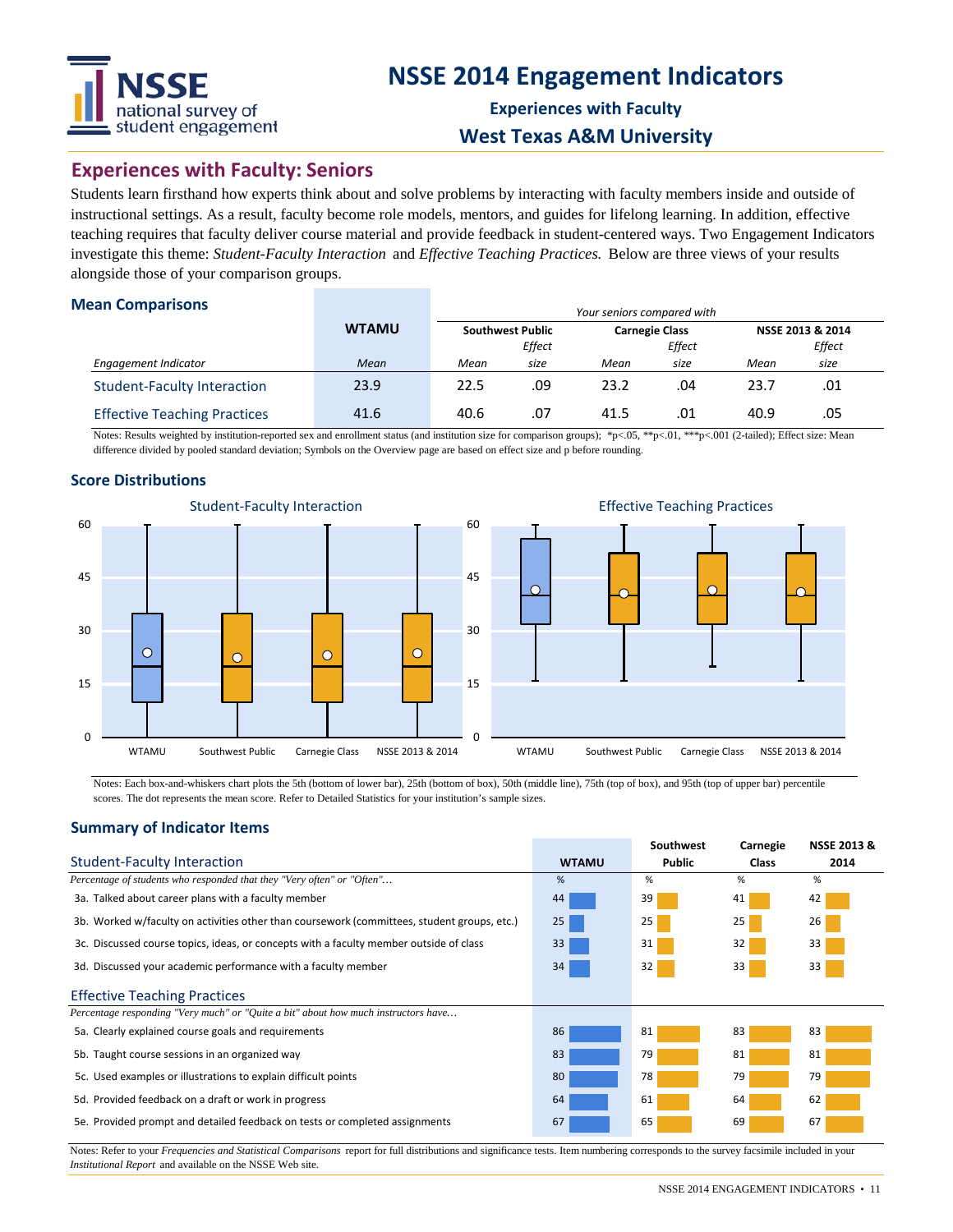

**Campus Environment**

### **West Texas A&M University**

### **Campus Environment: First-year students**

Students benefit and are more satisfied in supportive settings that cultivate positive relationships among students, faculty, and staff. Two Engagement Indicators investigate this theme: *Quality of Interactions* and *Supportive Environment.* Below are three views of your results alongside those of your comparison groups.

#### **Mean Comparisons**

| ean Comparisons                |                                         | Your first-year students compared with |        |                       |               |      |                  |  |  |  |
|--------------------------------|-----------------------------------------|----------------------------------------|--------|-----------------------|---------------|------|------------------|--|--|--|
|                                | <b>WTAMU</b><br><b>Southwest Public</b> |                                        |        | <b>Carnegie Class</b> |               |      | NSSE 2013 & 2014 |  |  |  |
|                                |                                         |                                        | Effect |                       | <b>Effect</b> |      | Effect           |  |  |  |
| Engagement Indicator           | Mean                                    | Mean                                   | size   | Mean                  | size          | Mean | size             |  |  |  |
| <b>Quality of Interactions</b> | 42.4                                    | 40.5                                   | .14    | 41.4                  | .08           | 41.5 | .07              |  |  |  |
| <b>Supportive Environment</b>  | 40.1                                    | 37.5                                   | .18    | $36.9*$               | .22           | 37.3 | .20              |  |  |  |

Notes: Results weighted by institution-reported sex and enrollment status (and institution size for comparison groups); \*p<.05, \*\*p<.01, \*\*\*p<.001 (2-tailed); Effect size: Mean difference divided by pooled standard deviation; Symbols on the Overview page are based on effect size and p before rounding.

#### **Score Distributions**



Notes: Each box-and-whiskers chart plots the 5th (bottom of lower bar), 25th (bottom of box), 50th (middle line), 75th (top of box), and 95th (top of upper bar) percentile scores. The dot represents the mean score. Refer to Detailed Statistics for your institution's sample sizes.

#### **Summary of Indicator Items**

|                                                                                                      |              | Southwest     | Carnegie     | <b>NSSE 2013 &amp;</b> |
|------------------------------------------------------------------------------------------------------|--------------|---------------|--------------|------------------------|
| <b>Quality of Interactions</b>                                                                       | <b>WTAMU</b> | <b>Public</b> | <b>Class</b> | 2014                   |
| Percentage rating a 6 or 7 on a scale from $1 = "Poor"$ to $7 = "Excellent"$ their interactions with | %            | %             | %            | %                      |
| 13a. Students                                                                                        | 59           | 55            | 59           | 59                     |
| 13b. Academic advisors                                                                               | 55           | 46            | 48           | 48                     |
| 13c. Faculty                                                                                         | 53           | 47            | 50           | 50                     |
| 13d. Student services staff (career services, student activities, housing, etc.)                     | 48           | 43            | 43           | 43                     |
| 13e. Other administrative staff and offices (registrar, financial aid, etc.)                         | 48           | 39            | 42           | 41                     |
| <b>Supportive Environment</b>                                                                        |              |               |              |                        |
| Percentage responding "Very much" or "Quite a bit" about how much the institution emphasized         |              |               |              |                        |
| 14b. Providing support to help students succeed academically                                         | 83           | 78            | 77           | 78                     |
| 14c. Using learning support services (tutoring services, writing center, etc.)                       | 86           | 79            | 78           | 78                     |
| 14d. Encouraging contact among students from diff. backgrounds (soc., racial/eth., relig., etc.)     | 62           | 60            | 59           | 59                     |
| 14e. Providing opportunities to be involved socially                                                 | 80           | 72            | 71           | 73                     |
| 14f. Providing support for your overall well-being (recreation, health care, counseling, etc.)       | 76           | 72            | 71           | 72                     |
| 14g. Helping you manage your non-academic responsibilities (work, family, etc.)                      | 50           | 46            | 45           | 44                     |
| 14h. Attending campus activities and events (performing arts, athletic events, etc.)                 | 75           | 68            | 65           | 68                     |
| 14i. Attending events that address important social, economic, or political issues                   | 56           | 52            | 52           | 53                     |
|                                                                                                      |              |               |              |                        |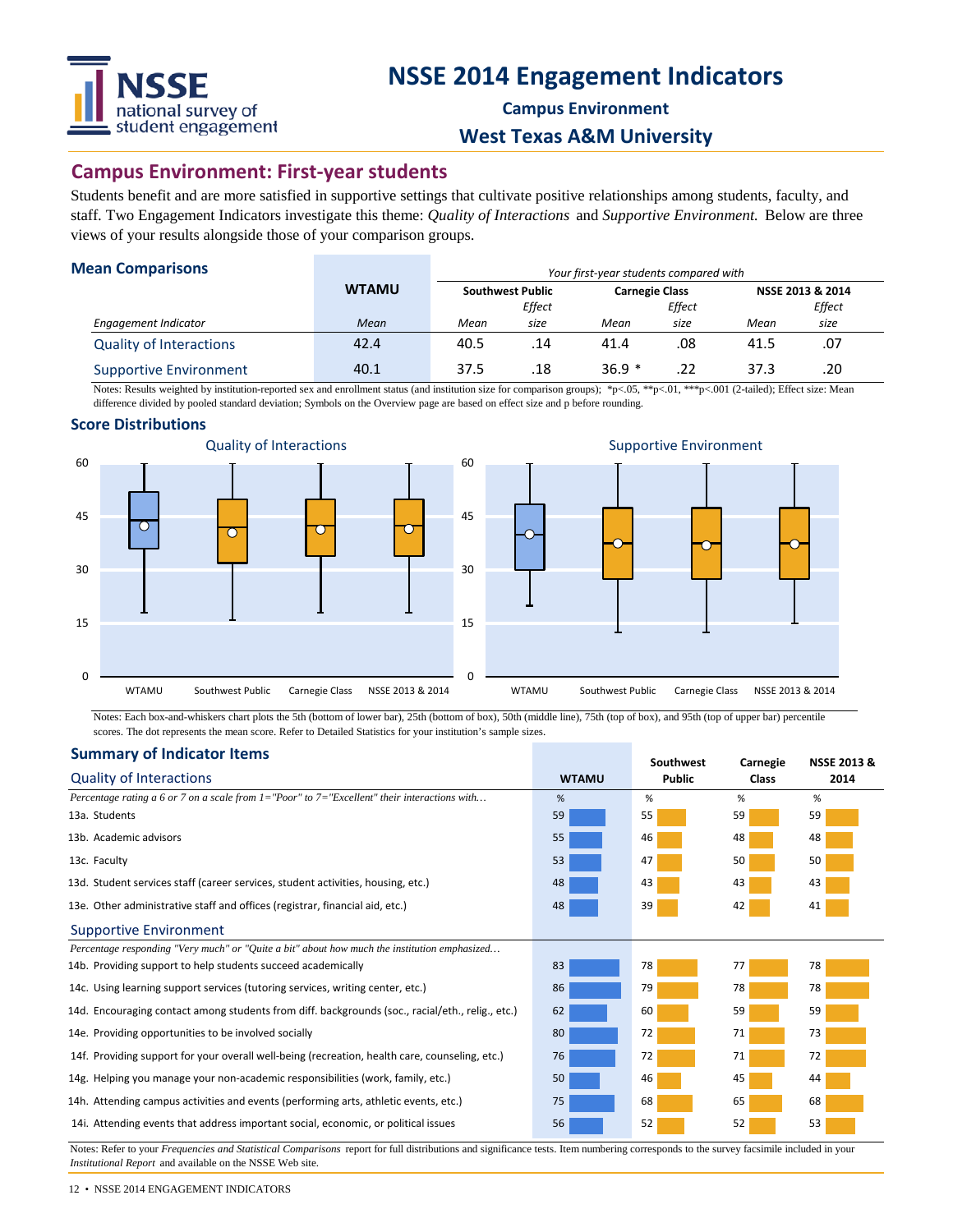

**Campus Environment**

### **West Texas A&M University**

### **Campus Environment: Seniors**

Students benefit and are more satisfied in supportive settings that cultivate positive relationships among students, faculty, and staff. Two Engagement Indicators investigate this theme: *Quality of Interactions* and *Supportive Environment.* Below are three views of your results alongside those of your comparison groups.

#### **Mean Comparisons**

| ean Comparisons                |                                         |           |        | Your seniors compared with |               |                  |        |
|--------------------------------|-----------------------------------------|-----------|--------|----------------------------|---------------|------------------|--------|
|                                | <b>WTAMU</b><br><b>Southwest Public</b> |           |        | <b>Carnegie Class</b>      |               | NSSE 2013 & 2014 |        |
|                                |                                         |           | Effect |                            | <b>Effect</b> |                  | Effect |
| Engagement Indicator           | Mean                                    | Mean      | size   | Mean                       | size          | Mean             | size   |
| <b>Quality of Interactions</b> | 44.3                                    | $42.6$ ** | .14    | 42.8 $*$                   | .12           | $42.5$ **        | .15    |
| <b>Supportive Environment</b>  | 33.2                                    | 33.4      | $-.01$ | 32.9                       | .02           | 33.3             | .00    |

Notes: Results weighted by institution-reported sex and enrollment status (and institution size for comparison groups); \*p<.05, \*\*p<.01, \*\*\*p<.001 (2-tailed); Effect size: Mean difference divided by pooled standard deviation; Symbols on the Overview page are based on effect size and p before rounding.

#### **Score Distributions**



Notes: Each box-and-whiskers chart plots the 5th (bottom of lower bar), 25th (bottom of box), 50th (middle line), 75th (top of box), and 95th (top of upper bar) percentile scores. The dot represents the mean score. Refer to Detailed Statistics for your institution's sample sizes.

#### **Summary of Indicator Items**

|                                                                                                      |              | Southwest     | Carnegie     | <b>NSSE 2013 &amp;</b> |
|------------------------------------------------------------------------------------------------------|--------------|---------------|--------------|------------------------|
| <b>Quality of Interactions</b>                                                                       | <b>WTAMU</b> | <b>Public</b> | <b>Class</b> | 2014                   |
| Percentage rating a 6 or 7 on a scale from $1 = "Poor"$ to $7 = "Excellent"$ their interactions with | %            | %             | %            | %                      |
| 13a. Students                                                                                        | 58           | 64            | 64           | 64                     |
| 13b. Academic advisors                                                                               | 62           | 52            | 53           | 52                     |
| 13c. Faculty                                                                                         | 68           | 60            | 61           | 60                     |
| 13d. Student services staff (career services, student activities, housing, etc.)                     | 47           | 44            | 43           | 42                     |
| 13e. Other administrative staff and offices (registrar, financial aid, etc.)                         | 50           | 44            | 43           | 41                     |
| <b>Supportive Environment</b>                                                                        |              |               |              |                        |
| Percentage responding "Very much" or "Quite a bit" about how much the institution emphasized         |              |               |              |                        |
| 14b. Providing support to help students succeed academically                                         | 71           | 71            | 73           | 72                     |
| 14c. Using learning support services (tutoring services, writing center, etc.)                       | 65           | 67            | 67           | 67                     |
| 14d. Encouraging contact among students from diff. backgrounds (soc., racial/eth., relig., etc.)     | 50           | 54            | 54           | 53                     |
| 14e. Providing opportunities to be involved socially                                                 | 68           | 66            | 64           | 66                     |
| 14f. Providing support for your overall well-being (recreation, health care, counseling, etc.)       | 65           | 62            | 61           | 63                     |
| 14g. Helping you manage your non-academic responsibilities (work, family, etc.)                      | 32           | 34            | 33           | 32                     |
| 14h. Attending campus activities and events (performing arts, athletic events, etc.)                 | 61           | 58            | 53           | 57                     |
| 14i. Attending events that address important social, economic, or political issues                   | 49           | 46            | 45           | 46                     |
|                                                                                                      |              |               |              |                        |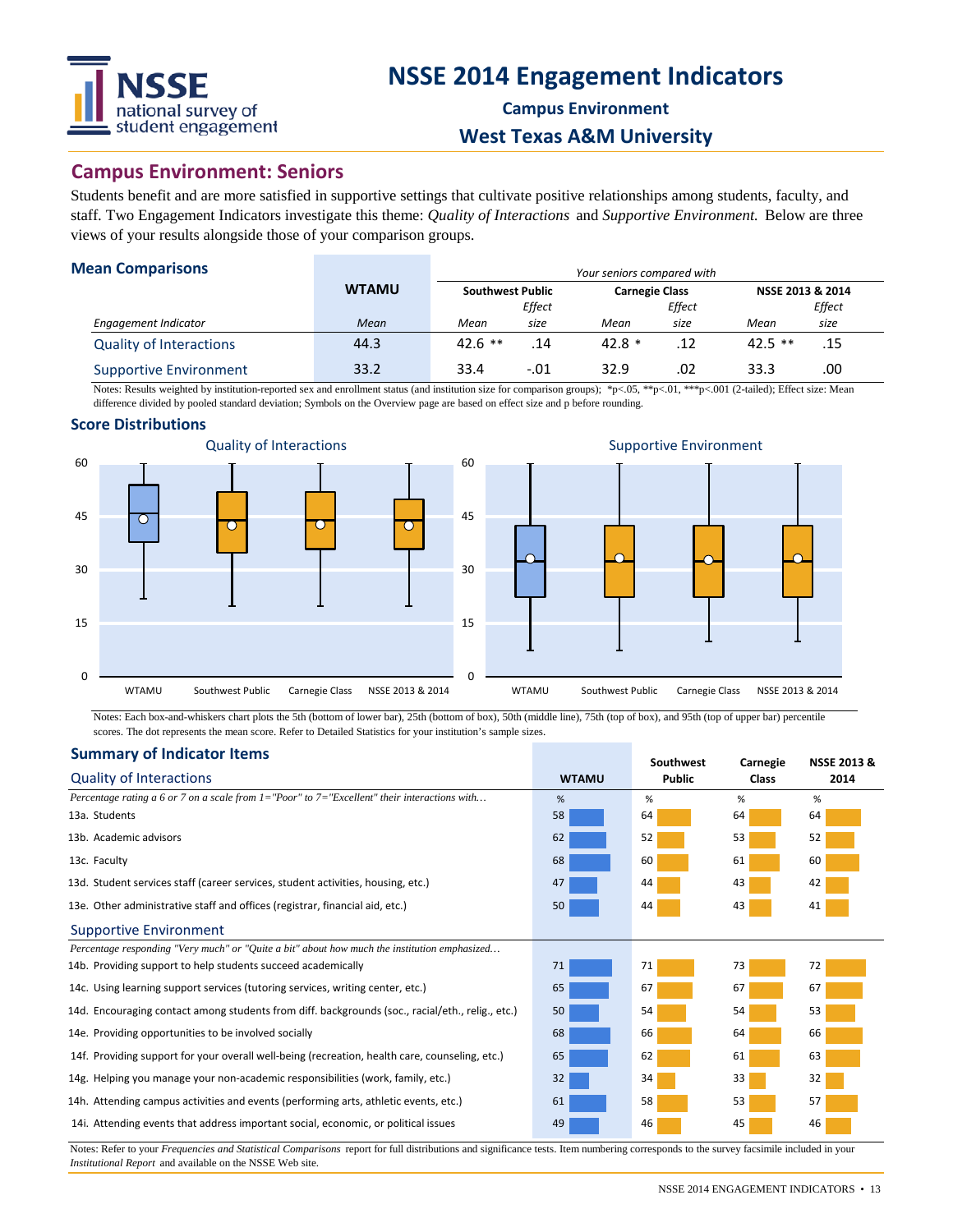This page intentionally left blank.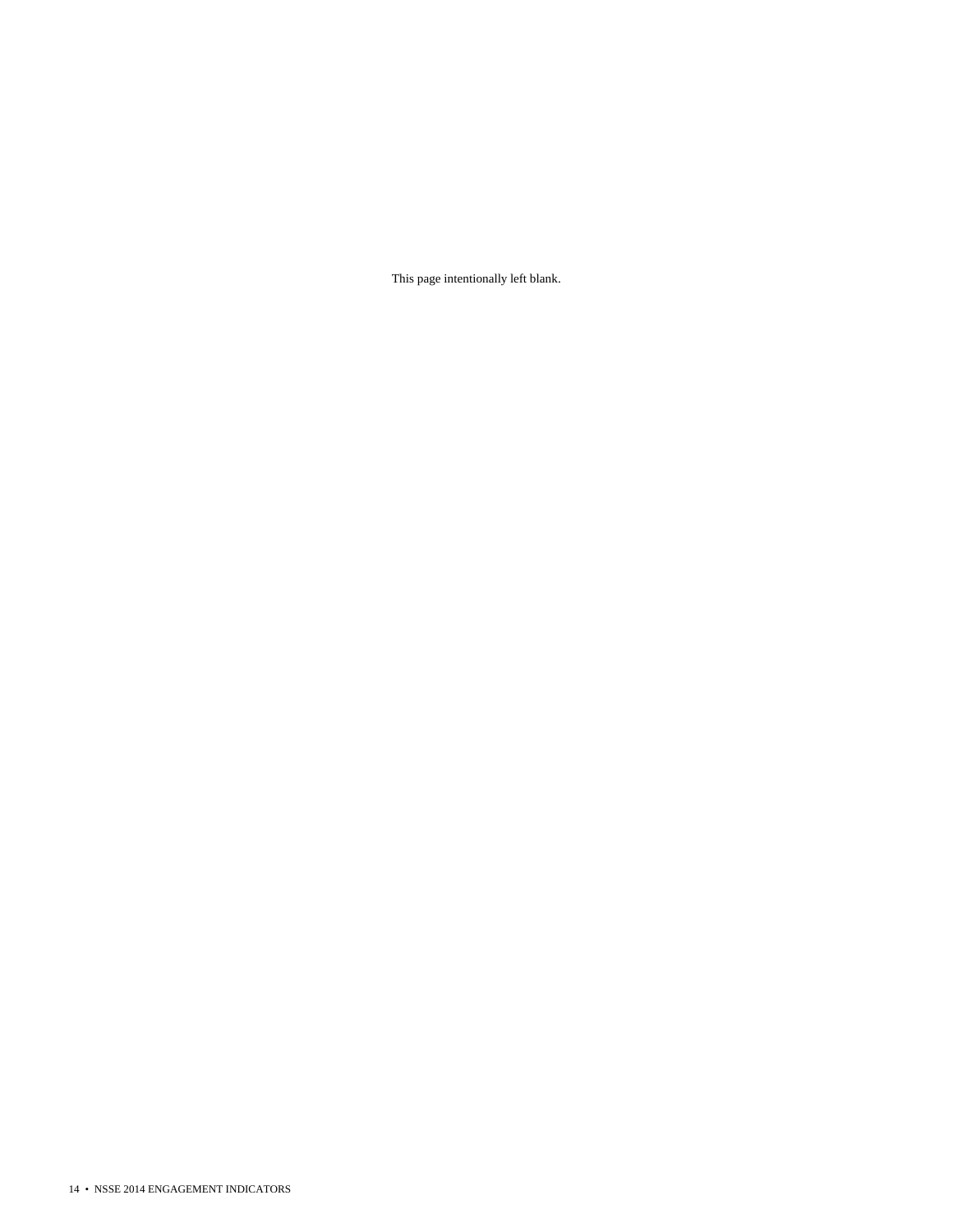

# **West Texas A&M University Comparisons with High-Performing Institutions**

# **Comparisons with Top 50% and Top 10% Institutions**

The results below compare the engagement of your first-year and senior students with those attending two groups of institutions identified by NSSE<sup>ª</sup> for their high average levels of student engagement:

- (a) institutions with average scores placing them in the top 50% of all 2013 and 2014 NSSE institutions, and
- (b) institutions with average scores placing them in the top 10% of all 2013 and 2014 NSSE institutions.

While the average scores for most institutions are below the mean for the top 50% or top 10%, your institution may show areas of distinction where your average student was as engaged as (or even more engaged than) the typical student at high-performing institutions. A check mark ( $\checkmark$ ) signifies those comparisons where your average score was at least comparable<sup>b</sup> to that of the highperforming group. However, the absence of a significant difference between your score and that of the high-performing group does not mean that your institution was a member of that group.

It should be noted that most of the variability in student engagement is within, not between, institutions. Even "high-performing" institutions have students with engagement levels below the average for all institutions.

|                 | <b>First-Year Students</b>          |              |           |                          | Your first-year students compared with |           |              |   |  |
|-----------------|-------------------------------------|--------------|-----------|--------------------------|----------------------------------------|-----------|--------------|---|--|
|                 |                                     | <b>WTAMU</b> |           | NSSE Top 50%             |                                        |           | NSSE Top 10% |   |  |
| <b>Theme</b>    | Engagement Indicator                | Mean         | Mean      | Effect size              | $\checkmark$                           | Mean      | Effect size  | ✓ |  |
|                 | Higher-Order Learning               | 36.8         | $40.6$ ** | $-.28$                   |                                        | $42.7***$ | $-.43$       |   |  |
| <b>Academic</b> | Reflective and Integrative Learning | 34.5         | $37.3*$   | $-.23$                   |                                        | $39.3***$ | $-.38$       |   |  |
| Challenge       | <b>Learning Strategies</b>          | 38.6         | 41.2      | $-.19$                   |                                        | $43.4***$ | $-.35$       |   |  |
|                 | <b>Quantitative Reasoning</b>       | 28.3         | 28.8      | $-0.03 \quad \checkmark$ |                                        | 30.6      | $-.15$       |   |  |
| Learning        | <b>Collaborative Learning</b>       | 33.1         | 34.7      | $-.12$                   |                                        | $37.0**$  | $-.29$       |   |  |
| with Peers      | Discussions with Diverse Others     | 40.7         | 43.2      | $-.17$                   |                                        | $45.6$ ** | $-.33$       |   |  |
| Experiences     | <b>Student-Faculty Interaction</b>  | 22.2         | 23.3      | $-0.08$                  | $\sqrt{ }$                             | $26.9$ ** | $-.29$       |   |  |
| with Faculty    | <b>Effective Teaching Practices</b> | 41.5         | 42.4      | $-.07$                   | $\checkmark$                           | $44.6*$   | $-.24$       |   |  |
| Campus          | <b>Quality of Interactions</b>      | 42.4         | 44.0      | $-.14$                   |                                        | $46.0**$  | $-.32$       |   |  |
| Environment     | <b>Supportive Environment</b>       | 40.1         | 39.4      | .05                      | ✓                                      | 41.4      | $-.10$       |   |  |

| <b>Seniors</b>  |                                     |              |            |              | Your seniors compared with |            |              |              |  |
|-----------------|-------------------------------------|--------------|------------|--------------|----------------------------|------------|--------------|--------------|--|
|                 |                                     | <b>WTAMU</b> |            | NSSE Top 50% |                            |            | NSSE Top 10% |              |  |
| <b>Theme</b>    | Engagement Indicator                | Mean         | Mean       | Effect size  | $\checkmark$               | Mean       | Effect size  | $\checkmark$ |  |
|                 | Higher-Order Learning               | 41.7         | $43.3*$    | $-.11$       |                            | $45.3***$  | $-.26$       |              |  |
| <b>Academic</b> | Reflective and Integrative Learning | 38.1         | $41.1***$  | $-.23$       |                            | $43.1***$  | $-.39$       |              |  |
| Challenge       | <b>Learning Strategies</b>          | 41.6         | 42.5       | $-0.06$      | $\checkmark$               | 44.9 ***   | $-.23$       |              |  |
|                 | <b>Quantitative Reasoning</b>       | 29.9         | 31.3       | $-0.08$      |                            | $33.0***$  | $-.19$       |              |  |
| Learning        | <b>Collaborative Learning</b>       | 30.5         | $35.4***$  | $-.35$       |                            | $37.7***$  | $-.53$       |              |  |
| with Peers      | Discussions with Diverse Others     | 40.3         | 43.9 ***   | $-.23$       |                            | 45.8 ***   | $-0.36$      |              |  |
| Experiences     | <b>Student-Faculty Interaction</b>  | 23.9         | $29.5$ *** | $-.35$       |                            | $34.4$ *** | $-64$        |              |  |
| with Faculty    | <b>Effective Teaching Practices</b> | 41.6         | $43.1*$    | $-.11$       |                            | $45.1***$  | $-.26$       |              |  |
| Campus          | <b>Quality of Interactions</b>      | 44.3         | 45.3       | -.08         | $\checkmark$               | $47.4$ *** | $-.26$       |              |  |
| Environment     | <b>Supportive Environment</b>       | 33.2         | $36.1***$  | $-.21$       |                            | 39.0 ***   | $-.43$       |              |  |

Note: Results weighted by institution-reported sex and enrollment status (and institution size for comparison groups); \*p<.05, \*\*p<.01, \*\*\*p<.001 (2-tailed); Effect size: Mean difference divided by the pooled standard deviation.

a. Precision-weighted means (produced by Hierarchical Linear Modeling) were used to determine the top 50% and top 10% institutions for each Engagement Indicator from all NSSE 2013 and 2014 institutions, separately for first-year and senior students. Using this method, Engagement Indicator scores of institutions with relatively large standard errors were adjusted toward the mean of all students, while those with smaller standard errors received smaller corrections. As a result, schools with less stable data—even those with high average scores—may not be among the top scorers. NSSE does not publish the names of the top 50% and top 10% institutions because of our commitment not to release institutional results and our policy against ranking institutions.

b. Check marks are assigned to comparisons that are either significant and positive, or non-significant with an effect size > -.10.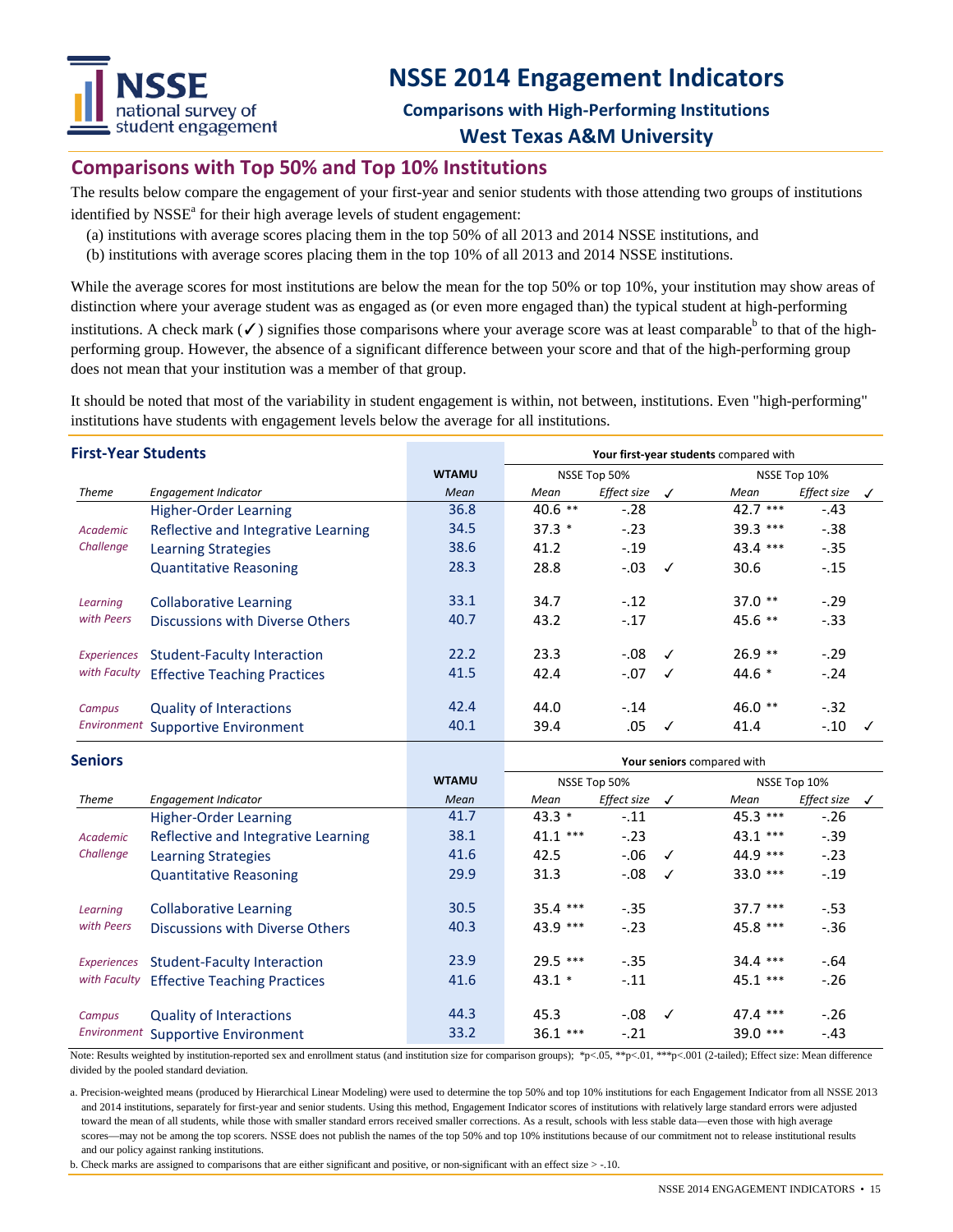

**West Texas A&M University Detailed Statistics<sup>a</sup>** 

# **Detailed Statistics: First-Year Students**

|                                   |      | <b>Mean statistics</b> |                  | Percentile <sup>d</sup> scores |      |      | <b>Comparison results</b> |      |                                 |                 |          |                                 |
|-----------------------------------|------|------------------------|------------------|--------------------------------|------|------|---------------------------|------|---------------------------------|-----------------|----------|---------------------------------|
|                                   | Mean | SD <sup>b</sup>        | SEM <sup>c</sup> | 5th                            | 25th | 50th | 75th                      | 95th | Deg. of<br>freedom <sup>e</sup> | Mean<br>diff.   | Sig. $f$ | Effect<br>$\mathit{size}^{\;g}$ |
| <b>Academic Challenge</b>         |      |                        |                  |                                |      |      |                           |      |                                 |                 |          |                                 |
| <b>Higher-Order Learning</b>      |      |                        |                  |                                |      |      |                           |      |                                 |                 |          |                                 |
| WTAMU $(N = 110)$                 | 36.8 | 14.5                   | 1.38             | 15                             | 25   | 40   | 45                        | 60   |                                 |                 |          |                                 |
| Southwest Public                  | 38.4 | 14.4                   | .14              | 15                             | 30   | 40   | 50                        | 60   | 10,962                          | $-1.6$          | .261     | $-.108$                         |
| Carnegie Class                    | 39.1 | 14.0                   | .06              | 15                             | 30   | 40   | 50                        | 60   | 47,071                          | $-2.2$          | .093     | $-160$                          |
| NSSE 2013 & 2014                  | 39.0 | 13.8                   | .04              | 15                             | 30   | 40   | 50                        | 60   | 154,603                         | $-2.2$          | .092     | $-160$                          |
| Top 50%                           | 40.6 | 13.6                   | .05              | 20                             | 30   | 40   | 50                        | 60   | 76,439                          | $-3.8$          | .004     | $-.276$                         |
| Top 10%                           | 42.7 | 13.6                   | .11              | 20                             | 35   | 40   | 55                        | 60   | 14,224                          | $-5.9$          | .000     | $-431$                          |
| Reflective & Integrative Learning |      |                        |                  |                                |      |      |                           |      |                                 |                 |          |                                 |
| WTAMU $(N = 113)$                 | 34.5 | 13.9                   | 1.32             | 14                             | 23   | 34   | 43                        | 60   |                                 |                 |          |                                 |
| Southwest Public                  | 34.8 | 12.9                   | .12              | 14                             | 26   | 34   | 43                        | 60   | 11,445                          | $-.3$           | .818     | $-.022$                         |
| Carnegie Class                    | 35.6 | 12.7                   | .06              | 17                             | 26   | 34   | 43                        | 60   | 112                             | $-1.1$          | .387     | $-.090$                         |
| NSSE 2013 & 2014                  | 35.6 | 12.6                   | .03              | 17                             | 26   | 34   | 43                        | 60   | 112                             | $-1.1$          | .402     | $-.088$                         |
| Top 50%                           | 37.3 | 12.5                   | .05              | 17                             | 29   | 37   | 46                        | 60   | 112                             | $-2.8$          | .034     | $-.226$                         |
| Top 10%                           | 39.3 | 12.6                   | .10              | 20                             | 31   | 40   | 49                        | 60   | 113                             | $-4.8$          | .000     | $-.380$                         |
| <b>Learning Strategies</b>        |      |                        |                  |                                |      |      |                           |      |                                 |                 |          |                                 |
| WTAMU ( $N = 105$ )               | 38.6 | 14.7                   | 1.43             | 13                             | 27   | 40   | 47                        | 60   |                                 |                 |          |                                 |
| Southwest Public                  | 38.8 | 14.2                   | .14              | 20                             | 27   | 40   | 47                        | 60   | 10,049                          | $-.2$           | .890     | $-0.014$                        |
| Carnegie Class                    | 39.7 | 14.2                   | .07              | 20                             | 27   | 40   | 53                        | 60   | 43,673                          | $-1.1$          | .417     | $-.079$                         |
| NSSE 2013 & 2014                  | 39.5 | 14.2                   | .04              | 20                             | 27   | 40   | 53                        | 60   | 143,271                         | $-.9$           | .519     | $-.063$                         |
| Top 50%                           | 41.2 | 14.0                   | .05              | 20                             | 33   | 40   | 53                        | 60   | 67,546                          | $-2.7$          | .053     | $-.189$                         |
| Top 10%                           | 43.4 | 14.0                   | .12              | 20                             | 33   | 40   | 60                        | 60   | 14,390                          | $-4.9$          | .000     | $-345$                          |
| <b>Quantitative Reasoning</b>     |      |                        |                  |                                |      |      |                           |      |                                 |                 |          |                                 |
| WTAMU $(N = 114)$                 | 28.3 | 18.6                   | 1.74             | $\boldsymbol{0}$               | 13   | 27   | 40                        | 60   |                                 |                 |          |                                 |
| Southwest Public                  | 27.1 | 16.7                   | .16              | $\boldsymbol{0}$               | 13   | 27   | 40                        | 60   | 115                             | 1.2             | .510     | .069                            |
| Carnegie Class                    | 27.0 | 16.6                   | .08              | $\mathbf{0}$                   | 20   | 27   | 40                        | 60   | 113                             | 1.3             | .460     | .078                            |
| NSSE 2013 & 2014                  | 27.4 | 16.4                   | .04              | $\mathbf{0}$                   | 20   | 27   | 40                        | 60   | 113                             | .9              | .602     | .056                            |
| Top 50%                           | 28.8 | 16.3                   | .05              | $\mathbf{0}$                   | 20   | 27   | 40                        | 60   | 113                             | $-.5$           | .766     | $-0.032$                        |
| Top 10%                           | 30.6 | 16.2                   | .11              | $\mathbf{0}$                   | 20   | 27   | 40                        | 60   | 114                             | $-2.4$          | .178     | $-146$                          |
| Learning with Peers               |      |                        |                  |                                |      |      |                           |      |                                 |                 |          |                                 |
| <b>Collaborative Learning</b>     |      |                        |                  |                                |      |      |                           |      |                                 |                 |          |                                 |
| WTAMU $(N = 118)$                 | 33.1 | 13.3                   | 1.22             | 10                             | 25   | 30   | 40                        | 60   |                                 |                 |          |                                 |
| Southwest Public                  | 31.8 | 14.1                   | .13              | 10                             | 20   | 30   | 40                        | 60   | 11,788                          | 1.3             | .323     | .092                            |
| Carnegie Class                    | 31.1 | 14.3                   | .06              | 10                             | 20   | 30   | 40                        | 60   | 50,188                          | 2.1             | .118     | .144                            |
| NSSE 2013 & 2014                  | 32.1 | 14.1                   | .03              | 10                             | 20   | 30   | 40                        | 60   | 165,304                         | 1.1             | .411     | .076                            |
| Top 50%                           | 34.7 | 13.7                   | .04              | 15                             | 25   | 35   | 45                        | 60   | 92,917                          | $-1.6$          | .212     | $-.115$                         |
| Top 10%                           | 37.0 | 13.6                   | .09              | 15                             | 25   | 35   | 45                        | 60   | 21,289                          | $-3.9$          | .002     | $-.287$                         |
| Discussions with Diverse Others   |      |                        |                  |                                |      |      |                           |      |                                 |                 |          |                                 |
| WTAMU $(N = 108)$                 | 40.7 | 17.0                   | 1.64             | 10                             | 25   | 40   | 60                        | 60   |                                 |                 |          |                                 |
| Southwest Public                  | 40.3 | 16.7                   | .17              | 10                             | 30   | 40   | 60                        | 60   | 10,181                          | $\cdot$ 3       | .830     | .021                            |
| Carnegie Class                    | 40.3 | 16.3                   | .08              | 10                             | 30   | 40   | 60                        | 60   | 44,206                          | $.4\phantom{0}$ | .814     | .023                            |
| NSSE 2013 & 2014                  | 40.9 | 16.0                   | .04              | 15                             | 30   | 40   | 60                        | 60   | 145,047                         | $-.2$           | .887     | $-0.014$                        |
| Top 50%                           | 43.2 | 15.4                   | .05              | 20                             | 35   | 45   | 60                        | 60   | 85,082                          | $-2.5$          | .086     | $-166$                          |
| Top 10%                           | 45.6 | 14.8                   | .11              | 20                             | 40   | 50   | 60                        | 60   | 108                             | $-4.9$          | .003     | $-.333$                         |
|                                   |      |                        |                  |                                |      |      |                           |      |                                 |                 |          |                                 |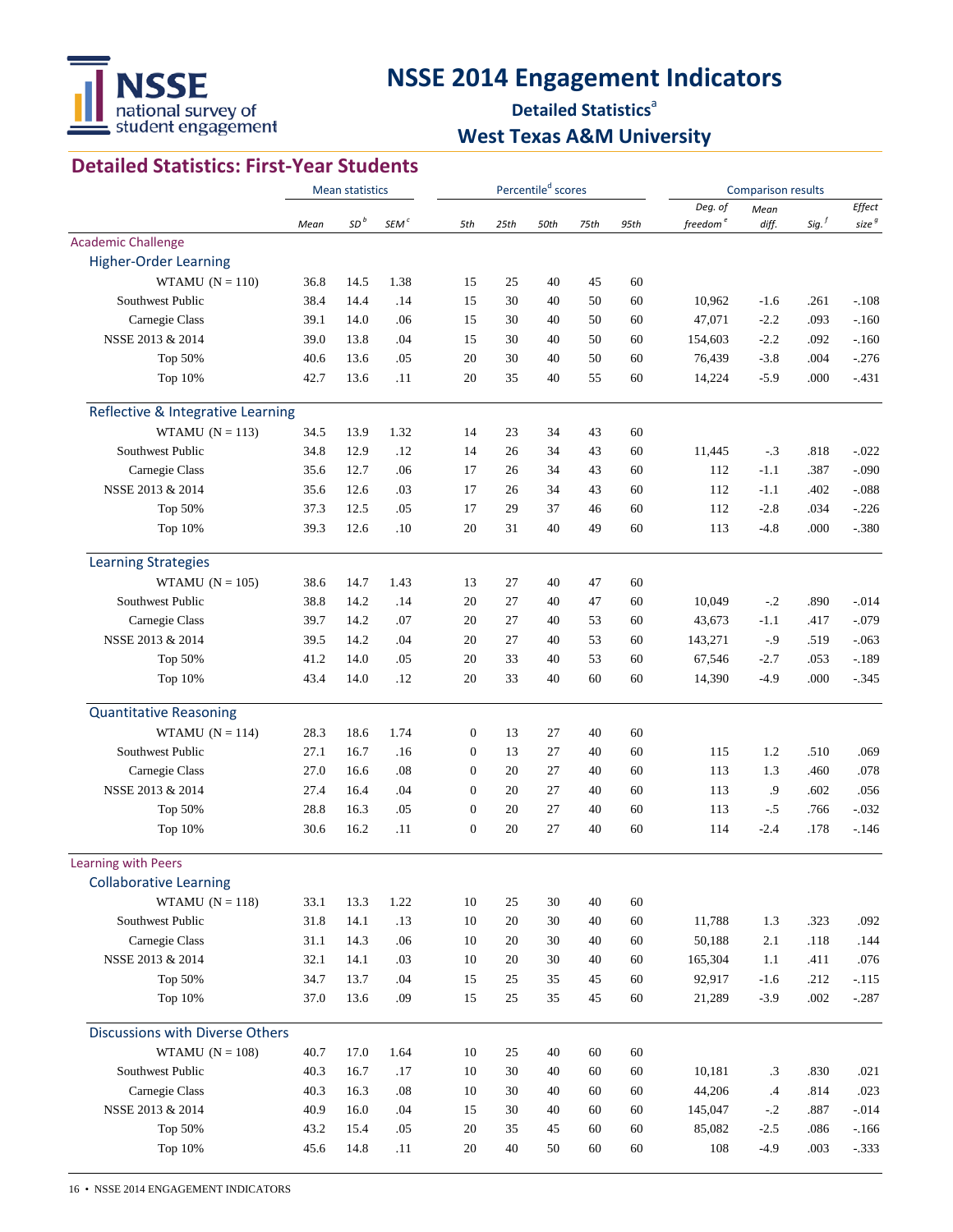

**West Texas A&M University Detailed Statistics<sup>a</sup>** 

# **Detailed Statistics: First-Year Students**

|                                     |      | <b>Mean statistics</b> |                  | Percentile <sup>d</sup> scores |      |      |      | <b>Comparison results</b> |                      |        |          |                   |
|-------------------------------------|------|------------------------|------------------|--------------------------------|------|------|------|---------------------------|----------------------|--------|----------|-------------------|
|                                     |      |                        |                  |                                |      |      |      |                           | Deg. of              | Mean   |          | Effect            |
|                                     | Mean | SD <sup>b</sup>        | SEM <sup>c</sup> | 5th                            | 25th | 50th | 75th | 95th                      | freedom <sup>e</sup> | diff.  | Sig. $f$ | size <sup>g</sup> |
| <b>Experiences with Faculty</b>     |      |                        |                  |                                |      |      |      |                           |                      |        |          |                   |
| <b>Student-Faculty Interaction</b>  |      |                        |                  |                                |      |      |      |                           |                      |        |          |                   |
| WTAMU $(N = 110)$                   | 22.2 | 16.4                   | 1.56             | $\theta$                       | 10   | 20   | 30   | 60                        |                      |        |          |                   |
| Southwest Public                    | 20.0 | 15.1                   | .14              | $\theta$                       | 10   | 20   | 30   | 50                        | 11,182               | 2.2    | .130     | .145              |
| Carnegie Class                      | 20.0 | 14.8                   | .07              | $\theta$                       | 10   | 20   | 30   | 50                        | 48,080               | 2.1    | .128     | .145              |
| NSSE 2013 & 2014                    | 20.3 | 14.6                   | .04              | $\theta$                       | 10   | 20   | 30   | 50                        | 157,677              | 1.9    | .176     | .129              |
| Top 50%                             | 23.3 | 15.0                   | .06              | $\theta$                       | 10   | 20   | 30   | 55                        | 55,709               | $-1.2$ | .415     | $-.078$           |
| Top 10%                             | 26.9 | 16.2                   | .17              | 5                              | 15   | 25   | 40   | 60                        | 9,196                | $-4.8$ | .002     | $-.295$           |
| <b>Effective Teaching Practices</b> |      |                        |                  |                                |      |      |      |                           |                      |        |          |                   |
| WTAMU $(N = 114)$                   | 41.5 | 13.3                   | 1.25             | 20                             | 32   | 40   | 52   | 60                        |                      |        |          |                   |
| Southwest Public                    | 39.6 | 13.9                   | .13              | 16                             | 30   | 40   | 52   | 60                        | 11,298               | 1.8    | .165     | .131              |
| Carnegie Class                      | 40.6 | 13.4                   | .06              | 20                             | 32   | 40   | 52   | 60                        | 48,458               | .8     | .517     | .061              |
| NSSE 2013 & 2014                    | 40.2 | 13.3                   | .03              | 20                             | 32   | 40   | 52   | 60                        | 158,965              | 1.3    | .293     | .099              |
| Top 50%                             | 42.4 | 13.2                   | .05              | 20                             | 32   | 44   | 52   | 60                        | 61,805               | $-9$   | .469     | $-.068$           |
| Top 10%                             | 44.6 | 13.3                   | .12              | 20                             | 36   | 44   | 56   | 60                        | 12,408               | $-3.2$ | .011     | $-.238$           |
| <b>Campus Environment</b>           |      |                        |                  |                                |      |      |      |                           |                      |        |          |                   |
| <b>Quality of Interactions</b>      |      |                        |                  |                                |      |      |      |                           |                      |        |          |                   |
| WTAMU $(N = 108)$                   | 42.4 | 14.1                   | 1.36             | 18                             | 36   | 44   | 52   | 60                        |                      |        |          |                   |
| <b>Southwest Public</b>             | 40.5 | 13.2                   | .13              | 16                             | 32   | 42   | 50   | 60                        | 9,758                | 1.9    | .147     | .141              |
| Carnegie Class                      | 41.4 | 12.7                   | .06              | 18                             | 34   | 43   | 50   | 60                        | 42,244               | 1.0    | .418     | .078              |
| NSSE 2013 & 2014                    | 41.5 | 12.4                   | .03              | 18                             | 34   | 43   | 50   | 60                        | 138,829              | .8     | .493     | .066              |
| Top 50%                             | 44.0 | 11.4                   | .05              | 22                             | 38   | 46   | 52   | 60                        | 107                  | $-1.6$ | .231     | $-143$            |
| Top 10%                             | 46.0 | 11.6                   | .11              | 24                             | 40   | 48   | 55   | 60                        | 108                  | $-3.7$ | .008     | $-0.316$          |
| <b>Supportive Environment</b>       |      |                        |                  |                                |      |      |      |                           |                      |        |          |                   |
| WTAMU $(N = 90)$                    | 40.1 | 12.3                   | 1.29             | 20                             | 30   | 40   | 49   | 60                        |                      |        |          |                   |
| Southwest Public                    | 37.5 | 14.4                   | .15              | 13                             | 28   | 38   | 48   | 60                        | 92                   | 2.6    | .052     | .178              |
| Carnegie Class                      | 36.9 | 14.1                   | .07              | 13                             | 28   | 38   | 48   | 60                        | 90                   | 3.1    | .017     | .222              |
| NSSE 2013 & 2014                    | 37.3 | 13.8                   | .04              | 15                             | 28   | 38   | 48   | 60                        | 133,568              | 2.8    | .056     | .201              |
| Top 50%                             | 39.4 | 13.2                   | .05              | 18                             | 30   | 40   | 50   | 60                        | 68,368               | .7     | .623     | .052              |
| Top 10%                             | 41.4 | 12.8                   | .11              | 20                             | 33   | 40   | 53   | 60                        | 15,012               | $-1.3$ | .345     | $-.100$           |

a. Results weighted by institution-reported sex and enrollment status (and institutional size for comparison groups).

b. Standard deviation is a measure of the amount the individual scores deviate from the mean of all the scores in the distribution.

c. Standard error of the mean, used to compute a confidence interval (CI) around the sample mean. For example, the 95% CI is the range of values that is 95% likely to contain the true population mean, equal to the sample mean +/- 1.96 \* SEM.

d. A percentile is the point in the distribution of student-level EI scores at or below which a given percentage of EI scores fall.

e. Degrees of freedom used to compute the t-tests. Values vary from the total Ns due to weighting and whether equal variances were assumed.

f. Statistical significance represents the probability that the difference between the mean of your institution and that of the comparison group occurred by chance.

g. Effect size is the mean difference divided by the pooled standard deviation.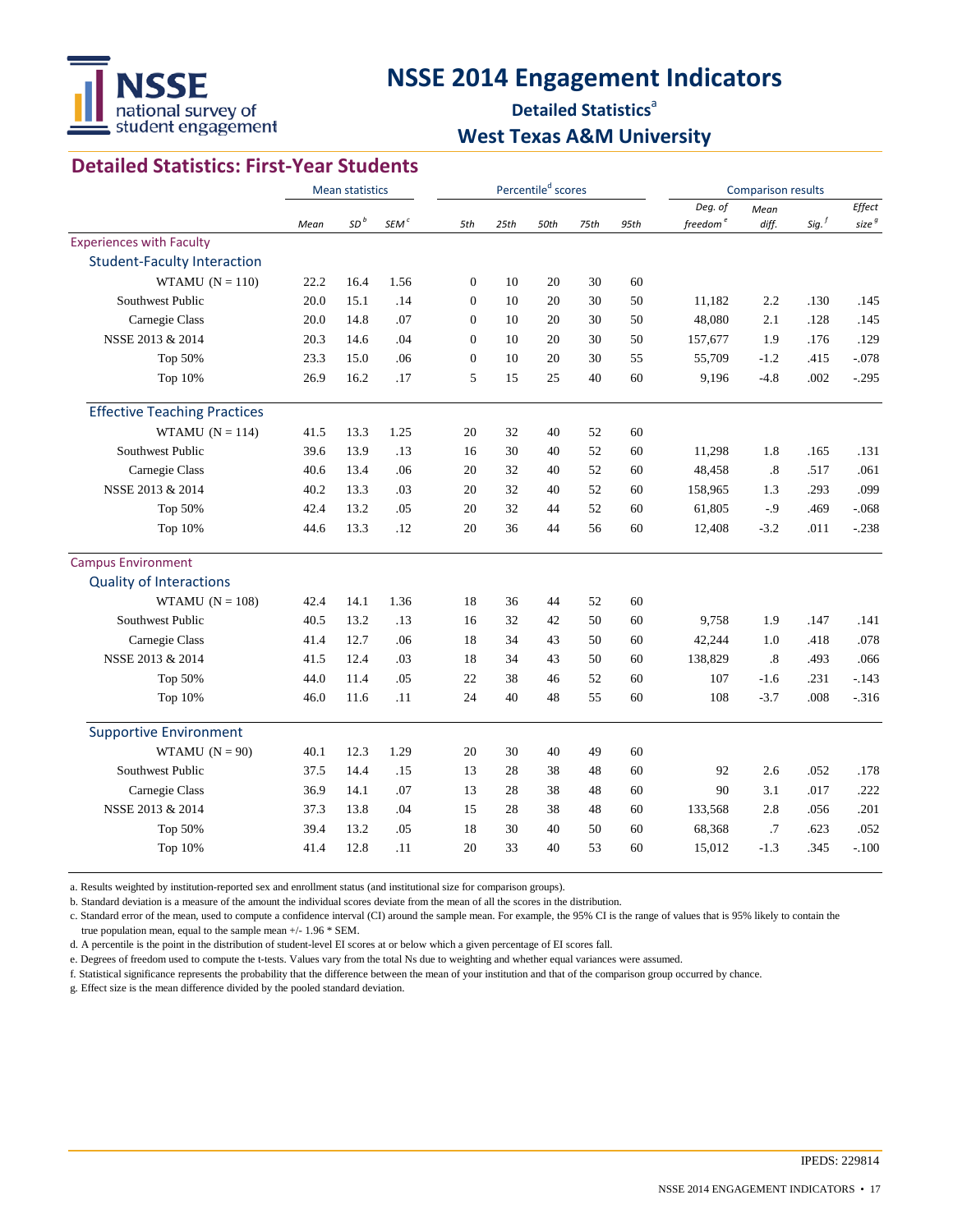

# **West Texas A&M University Detailed Statistics<sup>a</sup>**

# **Detailed Statistics: Seniors**

|                                   | <b>Mean statistics</b> |                 |                  |                  |      | Percentile <sup>d</sup> scores |      |      | <b>Comparison results</b>       |               |          |                             |
|-----------------------------------|------------------------|-----------------|------------------|------------------|------|--------------------------------|------|------|---------------------------------|---------------|----------|-----------------------------|
|                                   | Mean                   | SD <sup>b</sup> | SEM <sup>c</sup> | 5th              | 25th | 50th                           | 75th | 95th | Deg. of<br>freedom <sup>e</sup> | Mean<br>diff. | Sig. $f$ | Effect<br>size <sup>g</sup> |
| <b>Academic Challenge</b>         |                        |                 |                  |                  |      |                                |      |      |                                 |               |          |                             |
| <b>Higher-Order Learning</b>      |                        |                 |                  |                  |      |                                |      |      |                                 |               |          |                             |
| WTAMU $(N = 400)$                 | 41.7                   | 14.3            | .71              | 15               | 35   | 40                             | 55   | 60   |                                 |               |          |                             |
| Southwest Public                  | 41.1                   | 14.5            | .10              | 15               | 30   | 40                             | 55   | 60   | 20,456                          | .6            | .440     | .039                        |
| Carnegie Class                    | 41.6                   | 14.1            | .05              | 20               | 35   | 40                             | 55   | 60   | 78,859                          | $\cdot$ 1     | .923     | .005                        |
| NSSE 2013 & 2014                  | 41.2                   | 14.1            | .03              | 20               | 30   | 40                             | 55   | 60   | 241,429                         | .5            | .496     | .034                        |
| Top 50%                           | 43.3                   | 13.7            | .04              | 20               | 35   | 40                             | 55   | 60   | 95,970                          | $-1.6$        | .022     | $-.114$                     |
| Top 10%                           | 45.3                   | 13.6            | .09              | 20               | 40   | 45                             | 60   | 60   | 23,989                          | $-3.5$        | .000     | $-.261$                     |
| Reflective & Integrative Learning |                        |                 |                  |                  |      |                                |      |      |                                 |               |          |                             |
| WTAMU $(N = 418)$                 | 38.1                   | 13.1            | .64              | 17               | 29   | 37                             | 49   | 60   |                                 |               |          |                             |
| Southwest Public                  | 38.2                   | 13.2            | .09              | 17               | 29   | 37                             | 49   | 60   | 21,200                          | $\cdot$       | .966     | $-.002$                     |
| Carnegie Class                    | 39.1                   | 13.0            | .05              | 20               | 30   | 40                             | 49   | 60   | 82,031                          | $-1.0$        | .114     | $-.078$                     |
| NSSE 2013 & 2014                  | 38.9                   | 13.0            | .03              | 17               | 29   | 40                             | 49   | 60   | 251,124                         | $-.8$         | .214     | $-.061$                     |
| Top 50%                           | 41.1                   | 12.6            | .04              | 20               | 31   | 40                             | 51   | 60   | 94,423                          | $-2.9$        | .000     | $-.231$                     |
| Top 10%                           | 43.1                   | 12.5            | .09              | 20               | 34   | 43                             | 54   | 60   | 21,027                          | $-4.9$        | .000     | $-0.393$                    |
| <b>Learning Strategies</b>        |                        |                 |                  |                  |      |                                |      |      |                                 |               |          |                             |
| WTAMU $(N = 384)$                 | 41.6                   | 14.5            | .74              | 20               | 33   | 40                             | 53   | 60   |                                 |               |          |                             |
| Southwest Public                  | 41.1                   | 14.8            | .11              | 13               | 33   | 40                             | 53   | 60   | 19,211                          | $.5\,$        | .495     | .035                        |
| Carnegie Class                    | 40.9                   | 14.8            | .05              | 13               | 33   | 40                             | 53   | 60   | 74,711                          | .7            | .372     | .046                        |
| NSSE 2013 & 2014                  | 40.3                   | 14.8            | .03              | 13               | 27   | 40                             | 53   | 60   | 228,413                         | 1.3           | .090     | .087                        |
| Top 50%                           | 42.5                   | 14.5            | .04              | 20               | 33   | 40                             | 60   | 60   | 117,789                         | $-9$          | .243     | $-.060$                     |
| Top 10%                           | 44.9                   | 14.1            | .08              | 20               | 33   | 47                             | 60   | 60   | 30,450                          | $-3.3$        | .000     | $-.231$                     |
| <b>Quantitative Reasoning</b>     |                        |                 |                  |                  |      |                                |      |      |                                 |               |          |                             |
| WTAMU $(N = 402)$                 | 29.9                   | 17.9            | .89              | $\boldsymbol{0}$ | 20   | 27                             | 40   | 60   |                                 |               |          |                             |
| Southwest Public                  | 29.6                   | 17.6            | .12              | $\boldsymbol{0}$ | 20   | 27                             | 40   | 60   | 20,759                          | $\cdot$ 3     | .758     | .016                        |
| Carnegie Class                    | 29.3                   | 17.4            | .06              | $\boldsymbol{0}$ | 20   | 27                             | 40   | 60   | 80,390                          | .6            | .521     | .032                        |
| NSSE 2013 & 2014                  | 29.9                   | 17.4            | .04              | $\boldsymbol{0}$ | 20   | 27                             | 40   | 60   | 245,997                         | $\cdot$       | .981     | $-.001$                     |
| Top 50%                           | 31.3                   | 17.2            | .04              | $\boldsymbol{0}$ | 20   | 33                             | 40   | 60   | 149,066                         | $-1.4$        | .096     | $-.083$                     |
| Top 10%                           | 33.0                   | 16.9            | .09              | $\boldsymbol{0}$ | 20   | 33                             | 47   | 60   | 409                             | $-3.1$        | .000     | $-185$                      |
| Learning with Peers               |                        |                 |                  |                  |      |                                |      |      |                                 |               |          |                             |
| <b>Collaborative Learning</b>     |                        |                 |                  |                  |      |                                |      |      |                                 |               |          |                             |
| WTAMU $(N = 422)$                 | 30.5                   | 15.2            | .74              | 5                | 20   | 30                             | 40   | 60   |                                 |               |          |                             |
| Southwest Public                  | 32.1                   | 14.8            | .10              | 10               | 20   | 30                             | 40   | 60   | 21,479                          | $-1.6$        | .027     | $-.109$                     |
| Carnegie Class                    | 31.4                   | 15.0            | .05              | 5                | 20   | 30                             | 40   | 60   | 82,815                          | $-9$          | .242     | $-.057$                     |
| NSSE 2013 & 2014                  | 32.4                   | 14.6            | .03              | 10               | 20   | 30                             | 40   | 60   | 254,248                         | $-1.9$        | .007     | $-.131$                     |
| Top 50%                           | 35.4                   | 13.8            | .04              | 15               | 25   | 35                             | 45   | 60   | 423                             | $-4.9$        | .000     | $-.354$                     |
| Top 10%                           | 37.7                   | 13.6            | .09              | 15               | 30   | 40                             | 50   | 60   | 432                             | $-7.2$        | .000     | $-.530$                     |
| Discussions with Diverse Others   |                        |                 |                  |                  |      |                                |      |      |                                 |               |          |                             |
| WTAMU $(N = 390)$                 | 40.3                   | 16.7            | .84              | 5                | 30   | 40                             | 60   | 60   |                                 |               |          |                             |
| Southwest Public                  | 42.5                   | 16.9            | .12              | 10               | 30   | 40                             | 60   | 60   | 19,404                          | $-2.3$        | .009     | $-.133$                     |
| Carnegie Class                    | 41.5                   | 16.4            | .06              | 15               | 30   | 40                             | 60   | 60   | 75,330                          | $-1.2$        | .152     | $-.073$                     |
| NSSE 2013 & 2014                  | 41.8                   | 16.1            | .03              | 15               | 30   | 40                             | 60   | 60   | 230,595                         | $-1.6$        | .052     | $-.098$                     |
| Top 50%                           | 43.9                   | 15.8            | .04              | 20               | 35   | 45                             | 60   | 60   | 145,215                         | $-3.7$        | .000     | $-.233$                     |
| Top 10%                           | 45.8                   | 15.4            | .08              | 20               | 40   | 50                             | 60   | 60   | 37,778                          | $-5.6$        | .000     | $-363$                      |